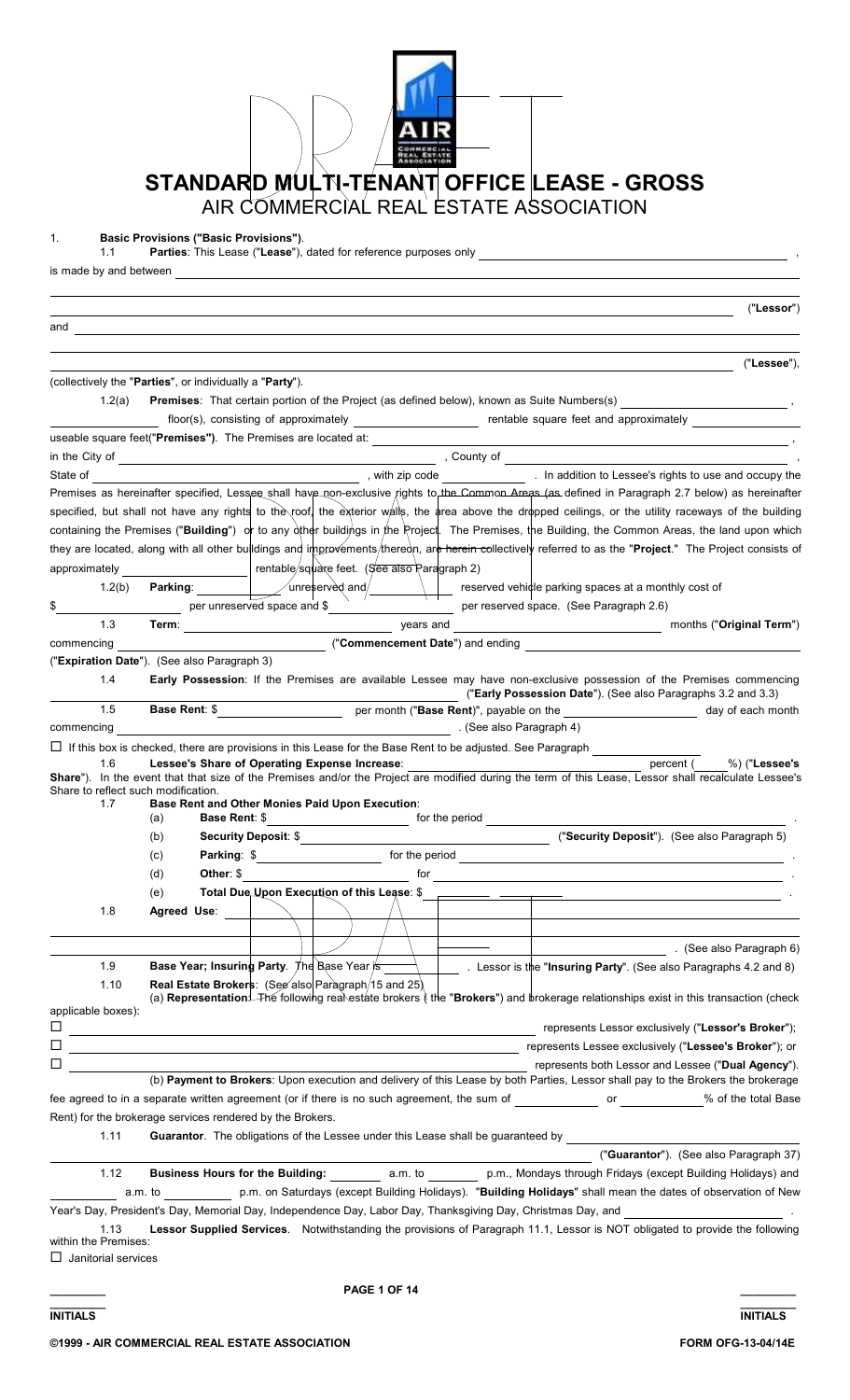| $\Box$ Electricity                                                                                    |
|-------------------------------------------------------------------------------------------------------|
| $\Box$ Other (specify):                                                                               |
| Attachments. Attached hereto are the following, all of which constitute a part of this Lease:<br>1.14 |
| $\Box$ an Addendum consisting of Paragraphs<br>through\                                               |
| $\Box$ a plot plan depicting the Premises;                                                            |
| $\Box$ a current set of the Rules and Regulations;                                                    |
| $\Box$ a Work Letter;                                                                                 |
| $\Box$ a janitorial schedule;                                                                         |
| $\Box$ other (specify):                                                                               |
|                                                                                                       |

#### 2. **Premises**.

 2.1 **Letting**. Lessor hereby leases to Lessee, and Lessee hereby leases from Lessor, the Premises, for the term, at the rental, and upon all of the terms, covenants and conditions set forth in this Lease. While the approximate square footage of the Premises may have been used in the marketing of the Premises for purposes of comparison, the Base Rent stated herein is NOT tied to square footage and is not subject to adjustment should the actual size be determined to be different. **Note: Lessee is advised to verify the actual size prior to executing this Lease.**

2.2 **Condition**. Lessor shall deliver the Premises to Lessee in a clean condition on the Commencement Date or the Early Possession Date, whichever first occurs ("**Start Date**"), and warrants that the existing electrical, plumbing, fire sprinkler, lighting, heating, ventilating and air conditioning systems ("**HVAC**"), and all other items which the Lessor is obligated to construct pursuant to the Work Letter attached hereto, if any, other than those constructed by Lessee, shall be in good operating condition on said date, that the structural elements of the roof, bearing walls and foundation of the Unit shall be free of material defects, and that the Premises do not contain hazardous levels of any mold or fungi defined as toxic under applicable state or federal law. Lessor also warrants, that unless otherwise specified in writing, Lessor is unaware of (i) any recorded Notices of Default affecting the Premise; (ii) any delinquent amounts due under any loan secured by the Premises; and (iii) any bankruptcy proceeding affecting the Premises.

 2.3 **Compliance**. Lessor warrants that to the best of its knowledge the improvements on the Premises and the Common Areas comply with the building codes applicable laws, covenants or restrictions of record, regulations, and ordinances (**"Applicable Requirements"**) that were in effect at the time that each improvement, or portion thereof, was constructed. Said warranty does not apply to the use to which Lessee will put the Premises, modifications which may be required by the Americans with Disabilities Act or any similar laws as a result of Lessee's use (see Paragraph 49), or to any Alterations or Utility Installations (as defined in Paragraph 7.3(a)) made or to be made by Lessee. **NOTE: Lessee is responsible for determining whether or not the zoning and other Applicable Requirements are appropriate for Lessee's intended use, and acknowledges that past uses of the Premises may no longer be allowed.** If the Premises do not comply with said warranty, Lessor shall, except as otherwise provided, promptly after receipt of written notice from Lessee setting forth with/specificity the nature and extent of such non-compliance, rectify the same. If the Applicable Requirements are hereafter ¢hanged so as to require du/ing the term of this Lease the construction of an addition to or an alteration of the Premises, the remediation of any Hazardous Substance, or the reinforcement or other physical modification of the Premises ("Capital Expenditure"), Lessor and Lessee shall allocate the cost of such work as follows:

 (a) Subject to Paragraph 2.3(c) below, if such Capital Expenditures are required as a result of the specific and unique use of the Premises by Lessee as compared with uses by tenants in general, Lessee shall be fully responsible for the cost thereof, provided, however that if such Capital Expenditure is required during the last 2 years of this Lease and the cost thereof exceeds 6 months' Base Rent, Lessee may instead terminate this Lease unless Lessor notifies Lessee, in writing, within 10 days after receipt of Lessee's termination notice that Lessor has elected to pay the difference between the actual cost thereof and the amount equal to 6 months' Base Rent. If Lessee elects termination, Lessee shall immediately cease the use of the Premises which requires such Capital Expenditure and deliver to Lessor written notice specifying a termination date at least 90 days thereafter. Such termination date shall, however, in no event be earlier than the last day that Lessee could legally utilize the Premises without commencing such Capital Expenditure.

 (b) If such Capital Expenditure is not the result of the specific and unique use of the Premises by Lessee (such as, governmentally mandated seismic modifications), then Lessor shall pay for such Capital Expenditure and Lessee shall only be obligated to pay, each month during the remainder of the term of this Lease or any extension thereof, on the date that on which the Base Rent is due, an amount equal to 1/144th of the portion of such costs reasonably attributable to the Premises. Lessee shall pay Interest on the balance but may prepay its obligation at any time. If, however, such Capital Expenditure is required during the last 2 years of this Lease or if Lessor reasonably determines that it is not economically feasible to pay its share thereof, Lessor shall have the option to terminate this Lease upon 90 days prior written notice to Lessee unless Lessee notifies Lessor, in writing, within 10 days after receipt of Lessor's termination notice that Lessee will pay for such Capital Expenditure. If Lessor does not elect to terminate, and fails to tender its share of any such Capital Expenditure, Lessee may advance such funds and deduct same, with Interest, from Rent until Lessor's share of such costs have been fully paid. If Lessee is unable to finance Lessor's share, or if the balance of the Rent due and payable for the remainder of this Lease is not sufficient to fully reimburse Lessee on an offset basis, Lessee shall have the right to terminate this Lease upon 30 days written notice to Lessor.

 (c) Notwithstanding the above, the provisions concerning Capital Expenditures are intended to apply only to nonvoluntary, unexpected, and new Applicable Requirements. If the Capital Expenditures are instead triggered by Lessee as a result of an actual or proposed change in use, change in intensity of use, or modification to the Premises then, and in that event, Lessee shall either: (i) immediately cease such changed use or intensity of use and/or take such other steps as may be necessary to eliminate the requirement for such Capital Expenditure, or (ii) complete such Capital Expenditure at its own expense. Lessee shall not have any right to terminate this Lease.

 2.4 **Acknowledgements**. Lessee acknowledges that: (a) it has been given an opportunity to inspect and measure the Premises, (b) Lessee has been advised by Lessor and/or Brokers to satisfy itself with respect to the size and condition of the Premises (including but not limited to the electrical, HVAC and fire sprinkler systems, security, environmental aspects, and compliance with Applicable Requirements), and their suitability for Lessee's intended use, (c) Lessee has made such investigation as\it deems necessary with reference to such matters and assumes all responsibility therefor as the same relate to its occupancy of the Premises, (d) it is not relying on any representation as to the size of the Premises made by Brokers or Lessor, (e) the square footage of the Premises was not material to Lessee's decision to lease the Premises and pay the Rent stated herein, and (f) neither Lessor, Lessor's agents, nor Brokers have made any oral or written representations or warranties with respect to said matters other than as set forth in this Lease. In addition, Lessor acknowledges that: (i) Brokers have made no representations, promises or warranties concerning Lessee's ability to honor the Lease or suitability to occupy the Premises, and (ii) it is Lessor's sole responsibility to investigate the financial capability and/or suitability of all proposed tenants.

 2.5 **Lessee as Prior Owner/Occupant**. The warranties made by Lessor in Paragraph 2 shall be of no force or effect if immediately prior to the Start Date, Lessee was the owner or occupant of the Premises. In such event, Lessee shall be responsible for any necessary corrective work.

 2.6 **Vehicle Parking**. So long as Lessee is not in default, and subject to the Rules and Regulations attached hereto, and as established by Lessor from time to time, Lessee shall be entitled to rent and use the number of parking spaces specified in Paragraph 1.2(b) at the rental rate applicable from time to time for monthly parking as set by Lessor and/or its licensee.

 (a) If Lessee commits, permits or allows any of the prohibited activities described in the Lease or the rules then in effect, then Lessor shall have the right, without notice, in addition to such other rights and remedies that it may have, to remove or tow away the vehicle involved and charge the cost to Lessee, which cost shall be immediately payable upon demand by Lessor.

 (b) The monthly rent per parking space specified in Paragraph 1.2(b) is subject to change upon 30 days prior written notice to Lessee. The rent for the parking is payable one month in advance prior to the first day of each calendar month.

 2.7 **Common Areas - Definition**. The term "**Common Areas**" is defined as all areas and facilities outside the Premises and within the exterior boundary line of the Project and interior utility raceways and installations within the Premises that are provided and designated by the Lessor from time to time for the general nonexclusive use of Lessor, Lessee and other tenants of the Project and their respective employees, suppliers, shippers, customers, contractors and invitees, including, but not limited to, common entrances, lobbies, corridors, stairwells, public restrooms, elevators, parking areas, loading and unloading areas, trash areas, roadways, walkways, driveways and landscaped areas.

 2.8 **Common Areas - Lessee's Rights**. Lessor grants to Lessee, for the benefit of Lessee and its employees, suppliers, shippers, contractors, customers and invitees, during the term of this Lease, the nonexclusive right to use, in common with others entitled to such use, the Common Areas as they exist from time to time, subject to any rights, powers, and privileges reserved by Lessor under the terms hereof or under the terms of any rules and regulations or restrictions governing the use of the Project. Under no circumstances shall the right herein granted to use the Common Areas be deemed to include the right to store any property, temporarily or permanently, in the Common Areas. Any such storage shall be permitted only by the prior written consent of Lessor or Lessor's designated agent, which consent may be revoked at any time. In the event that any

**\_\_\_\_\_\_\_\_\_ PAGE 2 OF 14 \_\_\_\_\_\_\_\_\_**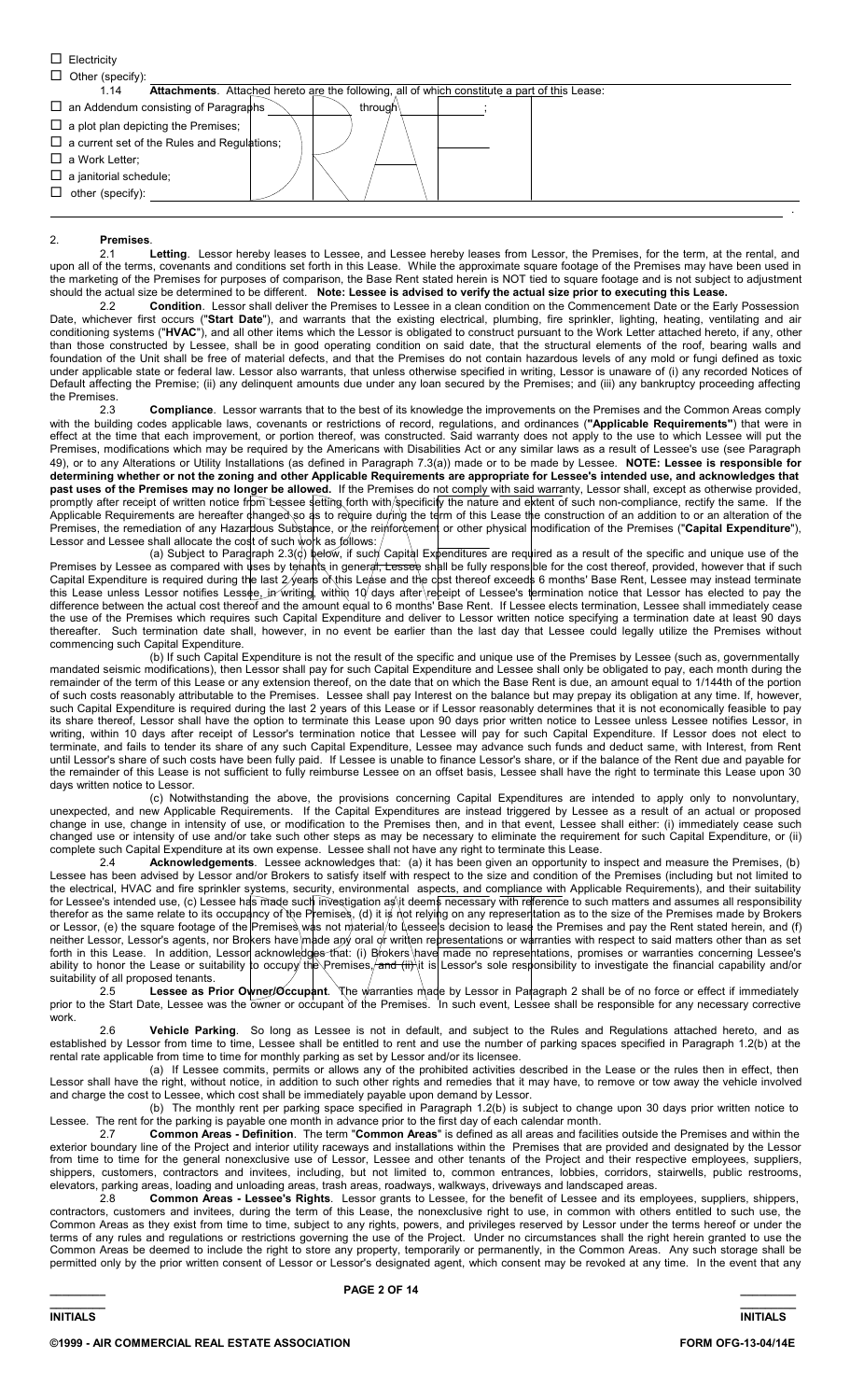unauthorized storage shall occur then Lessor shall have the right, without notice, in addition to such other rights and remedies that it may have, to remove the property and charge the cost to Lessee, which cost shall be immediately payable upon demand by Lessor.<br>Common Areas - Rules and Requisions Lessor or such other person(s) as Lessor may appoir

 2.9 **Common Areas - Rules and Regulations**. Lessor or such other person(s) as Lessor may appoint shall have the exclusive control and management of the Common Areas and shall<sub>L</sub>have the right, from time to time, to adopt, modify, amend and enforce reasonable rules and regulations ("**Rules and Regulations**") for the`ম্αanagement, safety, care, and cleanliness of the grounds, the parking and unloading of vehicles and the preservation of good order, as well as for the convenience of other øccupants or tenants of the Building and the Project and their invitees. The Lessee agrees to abide by and conform to all such Rules and Regulations, and shall use its best efforts to cause its employees, suppliers, shippers, customers, contractors and invitees to so abide and conform. Lessor shall not be responsible to Lessee for the noncompliance with said Rules and Regulations by other tenants of the Project.

2.10 **Common Areas - Changes**. Lessor shall have the right, in Lessor's sole discretion, from time to time:

(a) To make changes to the Còmmon Areas, including, without limitation, changes in the location, size, shape and number of the lobbies, windows, stairways, air shafts, elevators, escalators, restrooms, driveways, entrances, parking spaces, parking areas, loading and unloading areas, ingress, egress, direction of traffic, landscaped areas, walkways and utility raceways; (b) To close temporarily any of the Common Areas for maintenance purposes so long as reasonable access to the Premises

remains available;

(c) To designate other land outside the boundaries of the Project to be a part of the Common Areas;

(d) To add additional buildings and improvements to the Common Areas;

 (e) To use the Common Areas while engaged in making additional improvements, repairs or alterations to the Project, or any portion thereof; and

 (f) To do and perform such other acts and make such other changes in, to or with respect to the Common Areas and Project as Lessor may, in the exercise of sound business judgment, deem to be appropriate. 3. **Term**.

3.1 **Term**. The Commencement Date, Expiration Date and Original Term of this Lease are as specified in Paragraph 1.3.

Early Possession. Any provision herein granting Lessee Early Possession of the Premises is subject to and conditioned upon the Premises being available for such possession prior to the Commencement Date. Any grant of Early Possession only conveys a non-exclusive right to occupy the Premises. If Lessee totally or partially occupies the Premises prior to the Commencement Date, the obligation to pay Base Rent shall be abated for the period of such Early Possession. All other terms of this Lease (including but not limited to the obligations to pay Lessee's Share of the Operating Expense Increase) shall be in effect during such period. Any such Early Possession shall not affect the Expiration Date.

 3.3 **Delay In Possession**. Lessor agrees to use its best commercially reasonable efforts to deliver possession of the Premises to Lessee by the Commencement Date. If, despite said efforts, Lessor is unable to deliver possession by such date, Lessor shall not be subject to any liability therefor, nor shall such failure affect the validity of this Lease or change the Expiration Date. Lessee shall not, however, be obligated to pay Rent or perform its other obligations until Lessor delivers possession of the Premises and any period of rent abatement that Lessee would otherwise have enjoyed shall run from the date of delivery of possession and continue for a period equal to what Lessee would otherwise have enjoyed under the terms hereof, but minus any days of delay caused by the acts or omissions of Lessee. If possession is not delivered within 60 days after the Commencement Date, as the same may be extended under the terms of any Work Letter executed by Parties, Lessee may, at its option, by notice in writing within 10 days after the end of such 60 day period, cancel this Lease, in which event the Parties shall be discharged from all obligations hereunder. If such written notice is not received by Lessor within said 10 day period, Lessee's right to cancel shall terminate. If possession of the Premises is not delivered within 120 days after the Commencement Date, this Lease shall terminate unless other agreements are reached between Lessor and Lessee, in writing.

Lessee Compliance. Lessor/shall not be required to deliver possession of the Premises to Lessee until Lessee complies with its obligation to provide evidence of insurance (Paragraph 8.5). Pending delivery of such evidence, Lessee shall be required to perform all of its obligations under this Lease from and after the Start Date, including the payment of Rent, notwithstanding Lessor's election to withhold possession pending receipt of such evidence of insurance. Further, if Lessee is required to perform any other conditions prior to or concurrent with the Start Date, the Start Date shall occur but Lessor may elect to withhold possession until such conditions are satisfied. 4. **Rent**.

 4.1. **Rent Defined**. All monetary obligations of Lessee to Lessor under the terms of this Lease (except for the Security Deposit) are deemed to be rent ("**Rent**").

 4.2 **Operating Expense Increase.** Lessee shall pay to Lessor during the term hereof, in addition to the Base Rent, Lessee's Share of the amount by which all Operating Expenses for each Comparison Year exceeds the amount of all Operating Expenses for the Base Year, such excess being hereinafter referred to as the **"Operating Expense Increase"**, in accordance with the following provisions:

(a) "**Base Year**" is as specified in Paragraph 1.9.

 (b) "**Comparison Year**" is defined as each calendar year during the term of this Lease subsequent to the Base Year; provided, however, Lessee shall have no obligation to pay a share of the Operating Expense Increase applicable to the first 12 months of the Lease Term (other than such as are mandated by a governmental authority, as to which government mandated expenses Lessee shall pay Lessee's Share, notwithstanding they occur during the first twelve (12) months). Lessee's Share of the Operating Expense Increase for the first and last Comparison Years of the Lease Term shall be prorated according to that portion of such Comparison Year as to which Lessee is responsible for a share of such increase.

 (c) The following costs relating to the ownership and operation of the Project, calculated as if the Project was at least 95% occupied, are defined as "**Operating Expenses**" :

 (i) Costs relating to the operation, repair, and maintenance in neat, clean, safe, good order and condition, but not the replacement (see subparagraph (g)), of the following:

 (aa) The Common Areas, including their surfaces, coverings, decorative items, carpets, drapes and window coverings, and including parking areas, loading and unloading areas, trash areas, roadways, sidewalks, walkways, stairways, parkways, driveways, landscaped areas, striping, bumpers, irrigation systems, Common Area lighting facilities, building exteriors and roofs, fences and gates;

 (bb) All heating, air conditioning, plumbing, electrical systems, life safety equipment, communication systems and other equipment used in common by, or for the benefit of, tenants or occupants of the Project, including elevators and escalators, tenant directories, fire detection systems including sprinkler system mainten ance and repair.

(cc) All other areas and improvements that are within the exterior boundaries of the Project but outside of cupied by a tenant.

the Premises and/or any other space occupied by a tenant.  $\frac{1}{2}$  (ii) The cost  $\frac{1}{2}$  trash dispoted by (ii) The cost of trash disposal, janitorial and security services, pest control services, and the costs of any environmental inspections;

(iii) The cost of any other service to be provided by Lessor that is elsewhere in this Lease stated to be an "Operating Expense";

(iv) The cost of the premiums for the insurance policies maintained by Lessor pursuant to paragraph 8 and any deductible portion of an insured loss concerning the Building or the Common Areas;

(v) The amount of the Real Property Taxes payable by Lessor pursuant to paragraph 10;

(vi) The cost of water, sewer, gas, electricity, and other publicly mandated services not separately metered;

 (vii) Labor, salaries, and applicable fringe benefits and costs, materials, supplies and tools, used in maintaining and/or cleaning the Project and accounting and management fees attributable to the operation of the Project;

 (viii) The cost of any capital improvement to the Building or the Project not covered under the provisions of Paragraph 2.3 provided; however, that Lessor shall allocate the cost of any such capital improvement over a 12 year period and Lessee shall not be required to pay more than Lessee's Share of 1/144th of the cost of such Capital Expenditure in any given month;

| I<br>I<br>M.<br>۰.<br>×<br>۰. | I<br>×<br>۰. |  |
|-------------------------------|--------------|--|
|                               |              |  |

(ix) The cost to replace equipment or improvements that have a useful life for accounting purposes of 5 years or

(x) Reserves set aside for maintenance, repair and/or replacement of Common Area improvements and

equipment. (d) Any item of Operating Expense that is specifically attributable to the Premises, the Building or to any other building in the Project or to the operation, repair and maintenance thereof, shall be allocated entirely to such Premises, Building, or other building. However, any such item that is not specifically attributable to the Building or to any other building or to the operation, repair and maintenance thereof, shall be equitably allocated by Lessor to all buildings in the Project.

 (e) The inclusion of the improvements, facilities and services set forth in Subparagraph 4.2(c) shall not be deemed to impose an obligation upon Lessor to either have said improvements or facilities or to provide those services unless the Project already has the same, Lessor already provides the services, or Lessor has agreed elsewhere in this Lease to provide the same or some of them.

(f) Lessee's Share of Operating Expense Increase is payable monthly on the same day as the Base Rent is due hereunder.

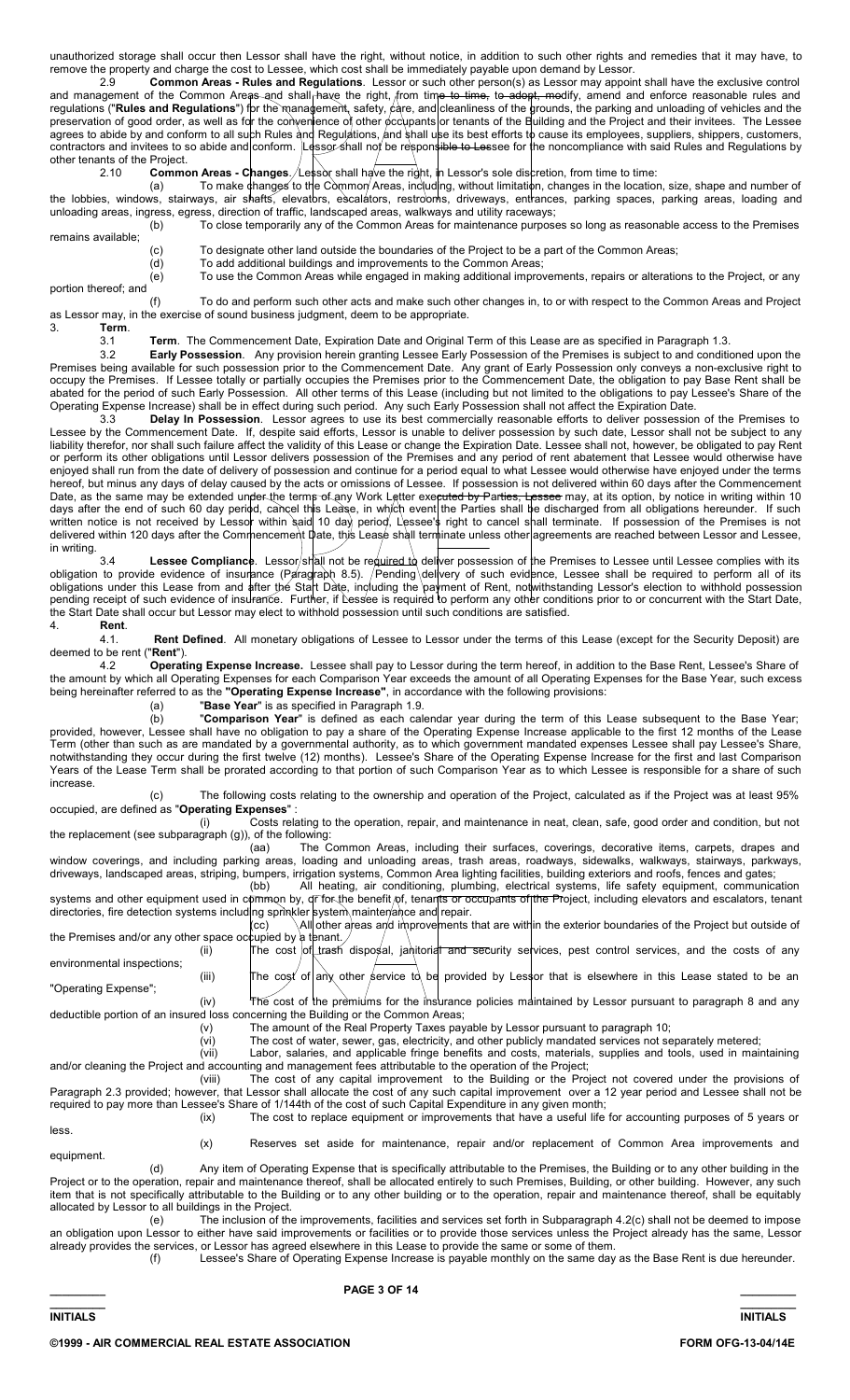The amount of such payments shall be based on Lessor's estimate of the Operating Expense Expenses. Within 60 days after written request (but not more than once each year) Lessor shall deliver to Lessee a reasonably detailed statement showing Lessee's Share of the actual Common Area Operating Expenses for the preceding year. If Lessee's payments during such Year exceed Lessee's Share, Lessee shall credit the amount of such over-payment against Lessee's future payments. If Lessee's payments during such Year were less than Lessee's Share, Lessee shall pay to Lessor the amount of the deficiency within 10 days after delivery by Lessor to Lessee of said statement. Lessor and Lessee shall forthwith adjust between them by cash payment any balance determined to exist with respect to that portion of the last Comparison Year for which Lessee is responsible as to Operating Expense Increases, notwithstanding that the Lease term may have terminated before the end of such Comparison Year.

(g) Operating Expenses shall not include the costs of replacement for equipment or capital components such as the roof, foundations, exterior walls or a Common Area dapttal improve<u>ment, su</u>ch as the parking lot paving, elevators, fences that have a useful life for accounting purposes of 5 years or more.

 (h) Operating Expenses shall not include any expenses paid by any tenant directly to third parties, or as to which Lessor is otherwise reimbursed by any third party, dther tenant, or by insurance proceeds.

 4.3 **Payment**. Lessee shall cause payment of Rent to be received by Lessor in lawful money of the United States on or before the day on which it is due, without offset or deduction (except as specifically permitted in this Lease). All monetary amounts shall be rounded to the nearest whole dollar. In the event that any invoice prepared by Lessor is inaccurate such inaccuracy shall not constitute a waiver and Lessee shall be obligated to pay the amount set forth in this Lease. Rent for any period during the term hereof which is for less than one full calendar month shall be prorated based upon the actual number of days of said month. Payment of Rent shall be made to Lessor at its address stated herein or to such other persons or place as Lessor may from time to time designate in writing. Acceptance of a payment which is less than the amount then due shall not be a waiver of Lessor's rights to the balance of such Rent, regardless of Lessor's endorsement of any check so stating. In the event that any check, draft, or other instrument of payment given by Lessee to Lessor is dishonored for any reason, Lessee agrees to pay to Lessor the sum of \$25 in addition to any Late Charge and Lessor, at its option, may require all future Rent be paid by cashier's check. Payments will be applied first to accrued late charges and attorney's fees, second to accrued interest, then to Base Rent and Common Area Operating Expenses, and any remaining amount to any other outstanding charges or costs.

5. **Security Deposit**. Lessee shall deposit with Lessor upon execution hereof the Security Deposit as security for Lessee's faithful performance of its obligations under this Lease. If Lessee fails to pay Rent, or otherwise Defaults under this Lease, Lessor may use, apply or retain all or any portion of said Security Deposit for the payment of any amount already due Lessor, for Rents which will be due in the future, and/ or to reimburse or compensate Lessor for any liability, expense, loss or damage which Lessor may suffer or incur by reason thereof. If Lessor uses or applies all or any portion of the Security Deposit, Lessee shall within 10 days after written request therefor deposit monies with Lessor sufficient to restore said Security Deposit to the full amount required by this Lease. If the Base Rent increases during the term of this Lease, Lessee shall, upon written request from Lessor, deposit additional monies with Lessor so that the total amount of the Security Deposit shall at all times bear the same proportion to the increased Base Rent as the initial Security Deposit bore to the initial Base Rent. Should the Agreed Use be amended to accommodate a material change in the business of Lessee or to accommodate a sublessee or assignee, Lessor shall have the right to increase the Security Deposit to the extent necessary, in Lessor's reasonable judgment, to account for any increased wear and tear that the Premises may suffer as a result thereof. If a change in control of Lessee occurs during this Lease and following such change the financial condition of Lessee is, in Lessor's reasonable judgment, significantly reduced, Lessee shall deposit such additional monies with Lessor as shall be sufficient to cause the Security Deposit to be at a commercially reasonable level based on such change in financial condition. Lessor shall not be required to keep the Security Deposit separate from its general accounts. Within 90 days after the expiration or termination of this Lease, Lessor shall return that portion of the Security Deposit not used or applied by Lessor. No part of the Security Deposit\shall be considered to be held in trust, to bear interest or to be prepayment for any monies to be paid by Lessee under this Lease.<br>6. **Use** 6. **Use**.

 6.1 **Use**. Lessee shall use and occupy the Premises only for the Agreed Use, or any other legal use which is reasonably comparable thereto, and for no other purpose. Lessee shall not use or permit the use of the Premises in a manner that is unlawful, creates damage, waste or a nuisance, or that disturbs occupants of dreaúses damage to neighboring premises or properties. Other than guide, signal and seeing eye dogs, Lessee shall not keep or allow in the Premises any pets, animals, birds, fish, or reptiles. Lessor shall not unreasonably withhold or delay its consent to any written request for a modification of the Agreed Use, so long as the same will not impair the structural integrity of the improvements of the Building, will not adversely affect the mechanical, electrical, HVAC, and other systems of the Building, and/or will not affect the exterior appearance of the Building. If Lessor elects to withhold consent, Lessor shall within 7 days after such request give written notification of same, which notice shall include an explanation of Lessor's objections to the change in the Agreed Use.

#### 6.2 **Hazardous Substances**.

 (a) **Reportable Uses Require Consent**. The term "**Hazardous Substance**" as used in this Lease shall mean any product, substance, or waste whose presence, use, manufacture, disposal, transportation, or release, either by itself or in combination with other materials expected to be on the Premises, is either: (i) potentially injurious to the public health, safety or welfare, the environment or the Premises, (ii) regulated or monitored by any governmental authority, or (iii) a basis for potential liability of Lessor to any governmental agency or third party under any applicable statute or common law theory. Hazardous Substances shall include, but not be limited to, hydrocarbons, petroleum, gasoline, and/or crude oil or any products, byproducts or fractions thereof. Lessee shall not engage in any activity in or on the Premises which constitutes a Reportable Use of Hazardous Substances without the express prior written consent of Lessor and timely compliance (at Lessee's expense) with all Applicable Requirements. "**Reportable Use**" shall mean (i) the installation or use of any above or below ground storage tank, (ii) the generation, possession, storage, use, transportation, or disposal of a Hazardous Substance that requires a permit from, or with respect to which a report, notice, registration or business plan is required to be filed with, any governmental authority, and/or (iii) the presence at the Premises of a Hazardous Substance with respect to which any Applicable Requirements requires that a notice be given to persons entering or occupying the Premises or neighboring properties. Notwithstanding the foregoing, Lessee may use any ordinary and customary materials reasonably required to be used in the normal course of the Agreed Use such as ordinary office supplies (copier toner, liquid paper, glue, etc.) and common household cleaning materials, so long as such use is in compliance with all Applicable Requirements, is not a Reportable Use, and does not expose the Premises or neighboring property to any meaningful risk of contamination or damage or expose Lessor to any liability therefor. In addition, Lessor may condition its consent to any Reportable Use upon receiving such additional assurances as Lessor reasonably deems necessary to protect itself, the public, the Premises and/or the environment against damage, contamination, injury and/or liability, includi<del>ng, b</del>ut not limited to, the<sub>r</sub>installation (and removal on or before Lease expiration or termination) of protective modifications (such as concrete encasements) and/or increasing the Security Deposit.

 (b) **Duty to Inform Lessor**. If Lessee knows, or has reasonable cause to believe, that a Hazardous Substance has come to be located in, on, under or about the Premises, other∖than as previously consented to by Lessor, Lessee shall immediately give written notice of such fact to Lessor, and provide Lessor with a copy of any report, notice, claim or∖other<del>|document</del>ation which it has concerning the presence of such Hazardous Substance.

 (c) **Lessee Remediation**. Lessee shall not cause or permit any Hazardous Substance to be spilled or released in, on, under, or about the Premises (including through the plumbing or sanitary sewer system) and shall promptly, at Lessee's expense, comply with all Applicable Requirements and take all investigatory and/or remedial action/reasonably recommended, whether or not formally ordered or required, for the cleanup of any contamination of, and for the maintenance, security and/or monitoring of the Premises or neighboring properties, that was caused or materially contributed to by Lessee, or pertaining to or involving any Hazardous Substance brought onto the Premises during the term of this Lease, by or for Lessee, or any third party.

 (d) **Lessee Indemnification**. Lessee shall indemnify, defend and hold Lessor, its agents, employees, lenders and ground lessor, if any, harmless from and against any and all loss of rents and/or damages, liabilities, judgments, claims, expenses, penalties, and attorneys' and consultants' fees arising out of or involving any Hazardous Substance brought onto the Premises by or for Lessee, or any third party (provided, however, that Lessee shall have no liability under this Lease with respect to underground migration of any Hazardous Substance under the Premises from areas outside of the Project not caused or contributed to by Lessee). Lessee's obligations shall include, but not be limited to, the effects of any contamination or injury to person, property or the environment created or suffered by Lessee, and the cost of investigation, removal, remediation, restoration and/or abatement, and shall survive the expiration or termination of this Lease. No termination, cancellation or release agreement entered into by Lessor and Lessee shall release Lessee from its obligations under this Lease with respect to Hazardous Substances, unless specifically so agreed by Lessor in writing at the time of such agreement.

 (e) **Lessor Indemnification**. Except as otherwise provided in paragraph 8.7, Lessor and its successors and assigns shall indemnify, defend, reimburse and hold Lessee, its employees and lenders, harmless from and against any and all environmental damages, including the cost of remediation, which result from Hazardous Substances which existed on the Premises prior to Lessee's occupancy or which are caused by the gross negligence or willful misconduct of Lessor, its agents or employees. Lessor's obligations, as and when required by the Applicable Requirements, shall include, but not be limited to, the cost of investigation, removal, remediation, restoration and/or abatement, and shall survive the expiration or termination of this Lease.

 (f) **Investigations and Remediations**. Lessor shall retain the responsibility and pay for any investigations or remediation measures required by governmental entities having jurisdiction with respect to the existence of Hazardous Substances on the Premises prior to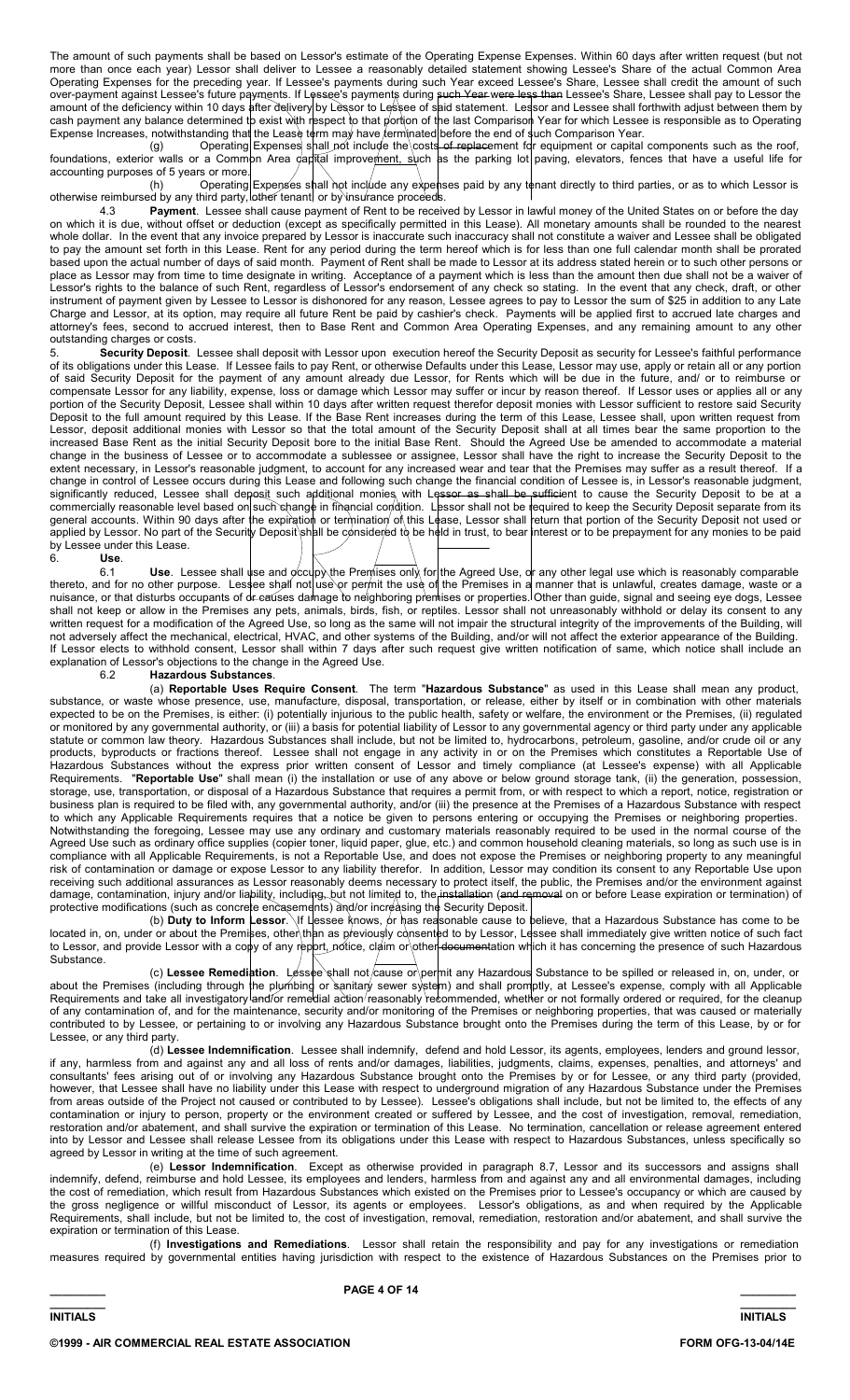Lessee's occupancy, unless such remediation measure is required as a result of Lessee's use (including "Alterations", as defined in paragraph 7.3(a) below) of the Premises, in which event Lessee shall be responsible for such payment. Lessee shall cooperate fully in any such activities at the request of Lessor, including allowing Lessor and Lessor's agents to have reasonable access to the Premises at reasonable times in order to carry out Lessor's investigative and remedial responsibilities investigative and remedial responsibilities.

(g) Lessor Termination Option. If a Hazardous/Substance Condition (see Paragraph 9.1(e)) occurs during the term of this Lease, unless Lessee is legally responsible therefor (in which case Lessee shall make the investigation and remediation thereof required by the Applicable Requirements and this Lease shall continue in full force and effect, but subject to Lessor's rights under Paragraph 6.2(d) and Paragraph 13), Lessor may, at Lessor's option, either (i) investigate and remediáte such Hazardous Substance Condition, if required, as soon as reasonably possible at Lessor's expense, in which event this Lease shall/continue in full/force and effect, or (ii) if the estimated cost to remediate such condition exceeds 12 times the then monthly Base Rent or \$100,000, whichever is greater, give\written notice to Lessee, within 30 days after receipt by Lessor of knowledge of the occurrence of such Hazardous Substance Condition, of Lessor's desire to terminate this Lease as of the date 60 days following the date of such notice. In the event Lessor elects to give a termination notice, Lessee may, within 10 days thereafter, give written notice to Lessor of Lessee's commitment to pay the amount by which the cost of the remediation of such Hazardous Substance Condition exceeds an amount equal to 12 times the then monthly Base Rent or \$100,000, whichever is greater. Lessee shall provide Lessor with said funds or satisfactory assurance thereof within 30 days following such commitment. In such event, this Lease shall continue in full force and effect, and Lessor shall proceed to make such remediation as soon as reasonably possible after the required funds are available. If Lessee does not give such notice and provide the required funds or assurance thereof within the time provided, this Lease shall terminate as of the date specified in Lessor's notice of termination.<br>6.3 Lessee's Compliance with Applicable Requirements. Except as otherwise provided in th

 6.3 **Lessee's Compliance with Applicable Requirements**. Except as otherwise provided in this Lease, Lessee shall, at Lessee's sole expense, fully, diligently and in a timely manner, materially comply with all Applicable Requirements, the requirements of any applicable fire insurance underwriter or rating bureau, and the recommendations of Lessor's engineers and/or consultants which relate in any manner to the Premises, without regard to whether said requirements are now in effect or become effective after the Start Date. Lessee shall, within 10 days after receipt of Lessor's written request, provide Lessor with copies of all permits and other documents, and other information evidencing Lessee's compliance with any Applicable Requirements specified by Lessor, and shall immediately upon receipt, notify Lessor in writing (with copies of any documents involved) of any threatened or actual claim, notice, citation, warning, complaint or report pertaining to or involving the failure of Lessee or the Premises to comply with any Applicable Requirements. Likewise, Lessee shall immediately give written notice to Lessor of: (i) any water damage to the Premises and any suspected seepage, pooling, dampness or other condition conducive to the production of mold; or (ii) any mustiness or other odors that might indicate the presence of mold in the Premises.

 6.4 **Inspection; Compliance**. Lessor and Lessor's "**Lender**" (as defined in Paragraph 30) and consultants shall have the right to enter into Premises at any time, in the case of an emergency, and otherwise at reasonable times, after reasonable notice, for the purpose of inspecting the condition of the Premises and for verifying compliance by Lessee with this Lease. The cost of any such inspections shall be paid by Lessor, unless a violation of Applicable Requirements, or a Hazardous Substance Condition (see paragraph 9.1e) is found to exist or be imminent, or the inspection is requested or ordered by a governmental authority. In such case, Lessee shall upon request reimburse Lessor for the cost of such inspection, so long as such inspection is reasonably related to the violation or contamination. In addition, Lessee shall provide copies of all relevant material safety data sheets (**MSDS**) to Lessor within 10 days of the receipt of written request therefor.

#### 7. **Maintenance; Repairs; Utility Installations; Trade Fixtures and Alterations**.

7.1 **Lessee's Obligations**. Notwithstanding Lessor/s obligation to keep the Premises in good condition and repair, Lessee shall be responsible for payment of the cost thereof to Lèssor as additional/rent for that portion of the cost of any maintenance and repair of the Premises, or any equipment (wherever located) that serves only Lessee/ or the Premises, to the extent such cost is attributable to abuse or misuse. In addition, Lessee rather than the Lessor shall be responsible for the cost of painting, repai<del>ring o</del>r replacing wall coverings, and to repair or replace any similar improvements within the Premises. Lessor may, at it§option, upo<u>ń reason</u>able notice, elect to have Lessee perform any particular such maintenance or repairs the cost of which is otherwise Lessee's responsibility hereunder."

7.2 **Lessor's Obligations**. Subject to the provisions of Paragraphs 2.2 (Condition), 2.3 (Compliance), 4.2 (Operating Expenses), 6 (Use), 7.1 (Lessee's Obligations), 9 (Damage or Destruction) and 14 (Condemnation), Lessor, subject to reimbursement pursuant to Paragraph 4.2, shall keep in good order, condition and repair the foundations, exterior walls, structural condition of interior bearing walls, exterior roof, fire sprinkler system, fire alarm and/or smoke detection systems, fire hydrants, and the Common Areas. Lessee expressly waives the benefit of any statute now or hereafter in effect to the extent it is inconsistent with the terms of this Lease.

# 7.3 **Utility Installations; Trade Fixtures; Alterations**.

 (a) **Definitions**. The term "**Utility Installations**" refers to all floor and window coverings, air lines, vacuum lines, power panels, electrical distribution, security and fire protection systems, communication cabling, lighting fixtures, HVAC equipment, and plumbing in or on the Premises. The term "**Trade Fixtures**" shall mean Lessee's machinery and equipment that can be removed without doing material damage to the Premises. The term " **Alterations**" shall mean any modification of the improvements, other than Utility Installations or Trade Fixtures, whether by addition or deletion. "**Lessee Owned Alterations and/or Utility Installations**" are defined as Alterations and/or Utility Installations made by Lessee that are not yet owned by Lessor pursuant to Paragraph 7.4(a).

 (b) **Consent**. Lessee shall not make any Alterations or Utility Installations to the Premises without Lessor's prior written consent. Lessee may, however, make non-structural Alterations or Utility Installations to the interior of the Premises (excluding the roof) without such consent but upon notice to Lessor, as long as they are not visible from the outside, do not involve puncturing, relocating or removing the roof, ceilings, floors or any existing walls, will not affect the electrical, plumbing, HVAC, and/or life safety systems, and the cumulative cost thereof during this Lease as extended does not exceed \$2000. Notwithstanding the foregoing, Lessee shall not make or permit any roof penetrations and/or install anything on the roof without the prior written approval of Lessor. Lessor may, as a precondition to granting such approval, require Lessee to utilize a contractor chosen and/or approved by Lessor. Any Alterations or Utility Installations that Lessee shall desire to make and which require the consent of the Lessor shall be presented to Lessor in written form with detailed plans. Consent shall be deemed conditioned upon Lessee's: (i) acquiring all applicable governmental permits, (ii) furnishing Lessor with copies of both the permits and the plans and specifications prior to commencement of the work, and (iii) compliance with all conditions of said permits and other Applicable Requirements in a prompt and expeditious manner. Any Alterations or Utility Installations shall be performed in a workmanlike manner with good and sufficient materials. Lessee shall promptly upon completion furnish Lessor with asbuilt plans and specifications. For work which costs an amount in excess of one month's Base Rent, Lessor may condition its consent upon Lessee providing a lien and completion bond in an amount equal-to 150% of the estimated cost of such Alteration or Utility Installation and/or upon Lessee's posting an additional Security Deposit with Lessor.

 (c) **Liens; Bonds**. Lessee shall pay, when due, all claims for labor or materials furnished or alleged to have been furnished to or for Lessee at or for use on the Premises, which dlaims are/or may be secured by any mechanic's or materialmen's lien against the Premises or any interest therein. Lessee shall give Lessor not less than 10 days notice prior to the commencement of any work in, on or about the Premises, and Lessor shall have the right to post notices of non-responsibility. Ht Lessee shall contest the validity of any such lien, claim or demand, then Lessee shall, at its sole expense defend and protect itself, Lessor and the Premises against the same and shall pay and satisfy any such adverse judgment that may be rendered thereon before the enforcement thereof. If Lessor shall require, Lessee shall furnish a surety bond in an amount equal to 150% of the amount of such contested lien, claim or demand, indemnifying Lessor against liability for the same. If Lessor elects to participate in any such action, Lessee shall pay Lessor's attorneys' fees and costs.

## 7.4 **Ownership; Removal; Surrender; and Restoration**.

 (a) **Ownership**. Subject to Lessor's right to require removal or elect ownership as hereinafter provided, all Alterations and Utility Installations made by Lessee shall be the property of Lessee, but considered a part of the Premises. Lessor may, at any time, elect in writing to be the owner of all or any specified part of the Lessee Owned Alterations and Utility Installations. Unless otherwise instructed per paragraph 7.4(b) hereof, all Lessee Owned Alterations and Utility Installations shall, at the expiration or termination of this Lease, become the property of Lessor and be surrendered by Lessee with the Premises.

 (b) **Removal**. By delivery to Lessee of written notice from Lessor not earlier than 90 and not later than 30 days prior to the end of the term of this Lease, Lessor may require that any or all Lessee Owned Alterations or Utility Installations be removed by the expiration or termination of this Lease. Lessor may require the removal at any time of all or any part of any Lessee Owned Alterations or Utility Installations made without the required consent.

 (c) **Surrender; Restoration**. Lessee shall surrender the Premises by the Expiration Date or any earlier termination date, with all of the improvements, parts and surfaces thereof clean and free of debris, and in good operating order, condition and state of repair, ordinary wear and tear excepted. "Ordinary wear and tear" shall not include any damage or deterioration that would have been prevented by good maintenance practice. Notwithstanding the foregoing, if this Lease is for 12 months or less, then Lessee shall surrender the Premises in the same condition as delivered to Lessee on the Start Date with NO allowance for ordinary wear and tear. Lessee shall repair any damage occasioned by the installation, maintenance or removal of Trade Fixtures, Lessee owned Alterations and/or Utility Installations, furnishings, and equipment as well as the removal of any storage tank installed by or for Lessee. Lessee shall also remove from the Premises any and all Hazardous Substances brought onto the Premises by or for Lessee, or any third party (except Hazardous Substances which were deposited via underground migration from areas outside of the Premises) to the level specified in Applicable Requirments. Trade Fixtures shall remain the property of Lessee and shall be removed by Lessee. Any personal property

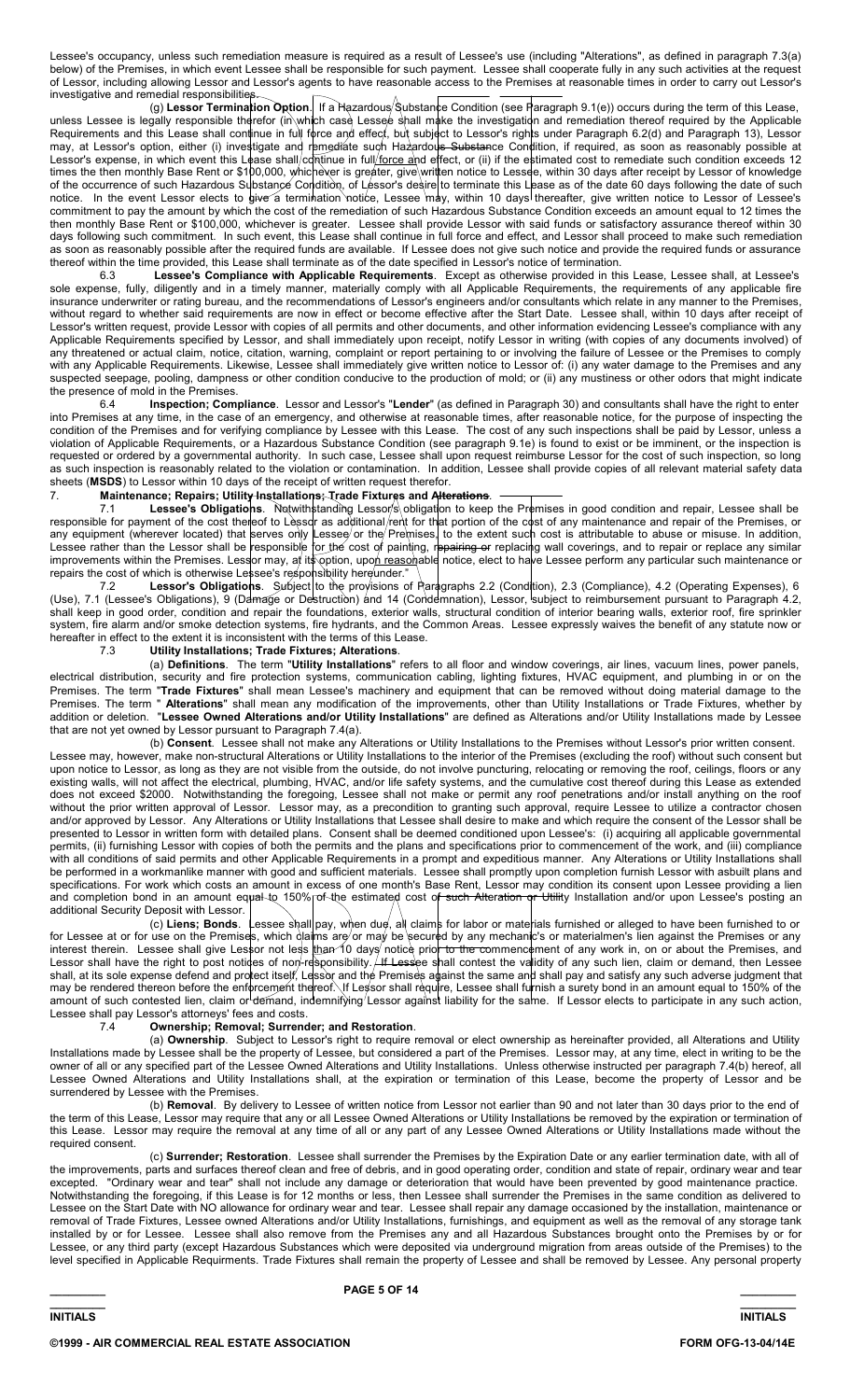of Lessee not removed on or before the Expiration Date or any earlier termination date shall be deemed to have been abandoned by Lessee and may be disposed of or retained by Lessor as Lessor may desire. The failure by Lessee to timely vacate the Premises pursuant to this Paragraph 7.4(c) without the express written consent of Lessor shall constitute a holdover under the provisions of Paragraph 26 below. 8. **Insurance; Indemnity**.

#### 8.1 **Insurance Premiums**. The cost of the premiums for the insurance policies maintained by Lessor pursuant to paragraph 8 are included as Operating Expenses (see paragraph 4.2 (c)(iv)). Said/costs shall include increases in the premiums resulting from additional coverage related to requirements of the holder of a mortgage or deed of trust/covering the Premises, Building and/or Project, increased valuation of the Premises, Building and/or Project, and/or a general premium rate increase./ Said cost<del>s shall not</del>, however, include any premium increases resulting from the nature of the occupancy of any other tenant of the Building. If the Project was not insured for the entirety of the Base Year, then the base premium shall be the lowest annual premium reasonably obtainable for the required insurance as of the Start Date, assuming the most nominal use possible of the Building and/or Project. In no event, however, shall Lessee be responsible for any portion of the premium cost attributable to liability insurance coverage in excess of \$2,000,000 procured under Paragraph 8.2(b).

#### 8.2 **Liability Insurance**.

 (a) **Carried by Lessee**. Lessee shall obtain and keep in force a Commercial General Liability policy of insurance protecting Lessee and Lessor as an additional insured against claims for bodily injury, personal injury and property damage based upon or arising out of the ownership, use, occupancy or maintenance of the Premises and all areas appurtenant thereto. Such insurance shall be on an occurrence basis providing single limit coverage in an amount not less than \$1,000,000 per occurrence with an annual aggregate of not less than \$2,000,000. Lessee shall add Lessor as an additional insured by means of an endorsement at least as broad as the Insurance Service Organization's "Additional Insured-Managers or Lessors of Premises" Endorsement and coverage shall also be extended to include damage caused by heat, smoke or fumes from a hostile fire. The policy shall not contain any intra-insured exclusions as between insured persons or organizations, but shall include coverage for liability assumed under this Lease as an "**insured contract**" for the performance of Lessee's indemnity obligations under this Lease. The limits of said insurance shall not, however, limit the liability of Lessee nor relieve Lessee of any obligation hereunder. Lessee shall provide an endorsement on its liability policy(ies) which provides that its insurance shall be primary to and not contributory with any similar insurance carried by Lessor, whose insurance shall be considered excess insurance only.

 (b) **Carried by Lessor**. Lessor shall maintain liability insurance as described in Paragraph 8.2(a), in addition to, and not in lieu of, the insurance required to be maintained by Lessee. Lessee shall not be named as an additional insured therein.

# 8.3 **Property Insurance - Building, Improvements and Rental Value**.

 (a) **Building and Improvements**. Lessor shall obtain and keep in force a policy or policies of insurance in the name of Lessor, with loss payable to Lessor, any ground-lessor, and to any Lender insuring loss or damage to the Building and/or Project. The amount of such insurance shall be equal to the full insurable replacement cost of the Building and/or Project, as the same shall exist from time to time, or the amount required by any Lender, but in no event more than the commercially reasonable and available insurable value thereof. Lessee Owned Alterations and Utility Installations, Trade Fixtures, and Lessee's personal property shall be insured by Lessee not by Lessor. If the coverage is available and commercially appropriate, such policy or policies shall insure against all risks of direct physical loss or damage (except the perils of flood and/or earthquake unless required by a Lender), including coverage for debris removal and the enforcement of any Applicable Requirements requiring the upgrading, demolition, reconstruction or replacement of any portion of the Premises as the result of a covered loss. Said policy or policies shall also contain an agreed valuation provision in lieu of any cbinsurance clause, waiver of subrogation, and inflation guard protection causing an increase in the annual property insurance coverage amount by a factor of not less than the adjusted U.S. Department of Labor Consumer Price Index for All Urban Consumers for the city nearest to where the Premises are located. /If such insurance coverage has a deductible clause, the deductible amount shall not exceed \$5,000 per occurrence.

 (b) **Rental Value**. Lessor shall also obtain and keep in force a policy or policies in the name of Lessor with loss payable to Lessor and any Lender, insuring the loss of the full Rent for one year with an extended period of indemnity for an additional 180 days **("Rental Value insurance").** Said insurance shall contain an agreed valuation provision in lieu of any coinsurance clause, and the amount of coverage shall be adjusted annually to reflect the projected Rent otherwise payable by Lessee, for the next 12 month period.

 (c) **Adjacent Premises**. Lessee shall pay for any increase in the premiums for the property insurance of the Building and for the Common Areas or other buildings in the Project if said increase is caused by Lessee's acts, omissions, use or occupancy of the Premises.

 (d) **Lessee's Improvements**. Since Lessor is the Insuring Party, Lessor shall not be required to insure Lessee Owned Alterations and Utility Installations unless the item in question has become the property of Lessor under the terms of this Lease.

# 8.4 **Lessee's Property; Business Interruption Insurance; Worker's Compensation Insurance.**

 (a) **Property Damage**. Lessee shall obtain and maintain insurance coverage on all of Lessee's personal property, Trade Fixtures, and Lessee Owned Alterations and Utility Installations. Such insurance shall be full replacement cost coverage with a deductible of not to exceed \$1,000 per occurrence. The proceeds from any such insurance shall be used by Lessee for the replacement of personal property, Trade Fixtures and Lessee Owned Alterations and Utility Installations.

 (b) **Worker's Compensation Insurance.** Lessee shall obtain and maintain Worker's Compensation Insurance in such amount as may be required by Applicable Requirements. Such policy shall include a 'Waiver of Subrogation' endorsement. Lessee shall provide Lessor with a copy of such endorsement along with the certificate of insurance or copy of the policy required by paragraph 8.5.

 (c) **Business Interruption**. Lessee shall obtain and maintain loss of income and extra expense insurance in amounts as will reimburse Lessee for direct or indirect loss of earnings attributable to all perils commonly insured against by prudent lessees in the business of Lessee or attributable to prevention of access to the Premises as a result of such perils.

 (d) **No Representation of Adequate Coverage**. Lessor makes no representation that the limits or forms of coverage of insurance specified herein are adequate to cover Lessee's property, business operations or obligations under this Lease.<br>8.5 **Insurance Policies**. Insurance required herein shall be by companies maintaining during

 8.5 **Insurance Policies**. Insurance required herein shall be by companies maintaining during the policy term a "General Policyholders Rating" of at least A-, VII, as set forth in the most current issue of "Best's Insurance Guide", or such other rating as may be required by a Lender. Lessee shall not do or permit to be done anything which invalidates the required insurance policies. Lessee shall, prior to the Start Date, deliver to Lessor certified copies of policies of such insurance or certificates with copies of the required endorsements evidencing the existence and amounts of the required insurance. No such policy shall be cancelable or subject t the required insurance. No such policy shall be cancelable or subject to modification except after 10 days prior written notice to Lessor. Lessee shall, at least 30 days prior to the expiration of such policies, furnish Lessor with evidence of renewals or "insurance binders" evidencing renewal thereof, or Lessor may order such insurance and charge the cost thereof to Lessee, which amount shall be payable by Lessee to Lessor upon demand. Such policies shall be for a term of at least one year, or the length of the/remaining term of this Lease, whichever is less. If either Party shall fail to procure and maintain the insurance required to be carried by it, the other Party may, but shall not be required to, procure and maintain the same.

8.6 **Waiver of Subrogation**. Without affecting any other rights or remedies, Lessee and Lessor each hereby release and relieve the other, and waive their entire right to recover damages against the other, for loss of or damage to its property arising out of or incident to the perils required to be insured against herein. The effect of such releases and waivers is not limited by the amount of insurance carried or required, or by any deductibles applicable hereto. The Parties agree to have their respective property damage insurance carriers waive any right to subrogation that such companies may have against Lessor or Lessee, as the case may be, so long as the insurance is not invalidated thereby.

 8.7 **Indemnity**. Except for Lessor's gross negligence or willful misconduct, Lessee shall indemnify, protect, defend and hold harmless the Premises, Lessor and its agents, Lessor's master or ground lessor, partners and Lenders, from and against any and all claims, loss of rents and/or damages, liens, judgments, penalties, attorneys' and consultants' fees, expenses and/or liabilities arising out of, involving, or in connection with, the use and/or occupancy of the Premises by Lessee. If any action or proceeding is brought against Lessor by reason of any of the foregoing matters, Lessee shall upon notice defend the same at Lessee's expense by counsel reasonably satisfactory to Lessor and Lessor shall cooperate with Lessee in such defense. Lessor need not have first paid any such claim in order to be defended or indemnified.

 8.8 **Exemption of Lessor and its Agents from Liability**. Notwithstanding the negligence or breach of this Lease by Lessor or its agents, neither Lessor nor its agents shall be liable under any circumstances for: (i) injury or damage to the person or goods, wares, merchandise or other property of Lessee, Lessee's employees, contractors, invitees, customers, or any other person in or about the Premises, whether such damage or injury is caused by or results from fire, steam, electricity, gas, water or rain, indoor air quality, the presence of mold or from the breakage, leakage, obstruction or other defects of pipes, fire sprinklers, wires, appliances, plumbing, HVAC or lighting fixtures, or from any other cause, whether the said injury or damage results from conditions arising upon the Premises or upon other portions of the Building, or from other sources or places, (ii) any damages arising from any act or neglect of any other tenant of Lessor or from the failure of Lessor or its agents to enforce the provisions of any other lease in the Project, or (iii) injury to Lessee's business or for any loss of income or profit therefrom. Instead, it is intended that Lessee's sole recourse in the event of such damages or injury be to file a claim on the insurance policy(ies) that Lessee is required to maintain pursuant to the provisions of paragraph 8.

Failure to Provide Insurance. Lessee acknowledges that any failure on its part to obtain or maintain the insurance required herein will expose Lessor to risks and potentially cause Lessor to incur costs not contemplated by this Lease, the extent of which will be extremely difficult to ascertain. Accordingly, for any month or portion thereof that Lessee does not maintain the required insurance and/or does not provide Lessor with the required binders or certificates evidencing the existence of the required insurance, the Base Rent shall be automatically increased, without any

**\_\_\_\_\_\_\_\_\_ \_\_\_\_\_\_\_\_\_ INITIALS INITIALS**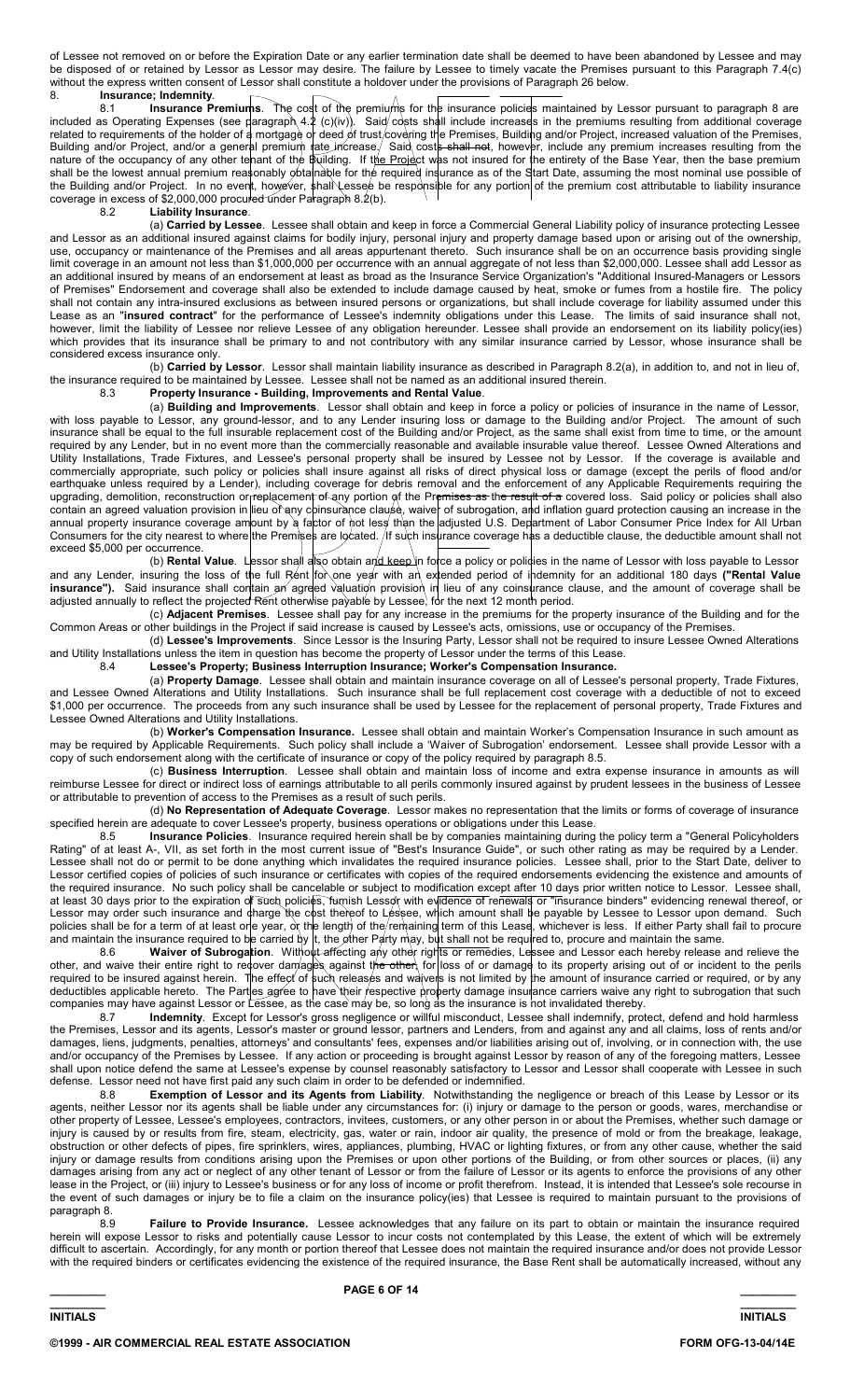requirement for notice to Lessee, by an amount equal to 10% of the then existing Base Rent or \$100, whichever is greater. The parties agree that such increase in Base Rent represents fair and reasonable compensation for the additional risk/costs that Lessor will incur by reason of Lessee's failure to maintain the required insurance. Such increase in Base Rent shall in no event constitute a waiver of Lessee's Default or Breach with respect to the failure to maintain such insurance, prevent the exercise of any of the other rights and remedies granted hereunder, nor relieve Lessee of its obligation to maintain the insurance specified in this  $\downarrow$ ease.

# 9. **Damage or Destruction**.

 9.1 **Definitions**. (a) "**Premises Partial Damage**" shall mean damage or destruction to the improvements on the Premises, other than Lessee Owned Alterations and Utility Installations, which  $\epsilon$ an reasonably/be repaired in 3 months or less from the date of the damage or destruction, and the cost thereof does not exceed a sum equal to 6 mónth's`Base Rent. Lessor shall notify Lessee in writing within 30 days from the date of the damage or destruction as to whether or not the damage is Partial or Total.

 (b) "**Premises Total Destruction**" shall mean damage or destruction to the improvements on the Premises, other than Lessee Owned Alterations and Utility Installations and Trade Fixtures, which cannot reasonably be repaired in 3 months or less from the date of the damage or destruction and/or the cost thereof exceeds a sum equal to 6 month's Base Rent. Lessor shall notify Lessee in writing within 30 days from the date of the damage or destruction as to whether or not the damage is Partial or Total.

 (c) "**Insured Loss**" shall mean damage or destruction to improvements on the Premises, other than Lessee Owned Alterations and Utility Installations and Trade Fixtures, which was caused by an event required to be covered by the insurance described in Paragraph 8.3(a), irrespective of any deductible amounts or coverage limits involved.

 (d) "**Replacement Cost**" shall mean the cost to repair or rebuild the improvements owned by Lessor at the time of the occurrence to their condition existing immediately prior thereto, including demolition, debris removal and upgrading required by the operation of Applicable Requirements, and without deduction for depreciation.

 (e) "**Hazardous Substance Condition**" shall mean the occurrence or discovery of a condition involving the presence of, or a contamination by, a Hazardous Substance, in, on, or under the Premises which requires restoration.

 9.2 **Partial Damage - Insured Loss**. If a Premises Partial Damage that is an Insured Loss occurs, then Lessor shall, at Lessor's expense, repair such damage (but not Lessee's Trade Fixtures or Lessee Owned Alterations and Utility Installations) as soon as reasonably possible and this Lease shall continue in full force and effect; provided, however, that Lessee shall, at Lessor's election, make the repair of any damage or destruction the total cost to repair of which is \$5,000 or less, and, in such event, Lessor shall make any applicable insurance proceeds available to Lessee on a reasonable basis for that purpose. Notwithstanding the foregoing, if the required insurance was not in force or the insurance proceeds are not sufficient to effect such repair, the Insuring Party shall promptly contribute the shortage in proceeds as and when required to complete said repairs. In the event, however, such shortage was due to the fact that, by reason of the unique nature of the improvements, full replacement cost insurance coverage was not commercially reasonable and available, Lessor shall have no obligation to pay for the shortage in insurance proceeds or to fully restore the unique aspects of the Premises unless Lessee provides Lessor with the funds to cover same, or adequate assurance thereof, within 10 days following receipt of written notice of such shortage and request therefor. If Lessor receives said funds or adequate assurance thereof within said 10 day period, the party responsible for making the repairs shall complete them as soon as reasonably possible and this Lease shall remain in full force and effect. If such funds or assurance are mot-received, Lessor may nevertheless elect by written notice to Lessee within 10 days thereafter to: (i) make such restoration and repair as is commercially reasonable with Lessor paying any shortage in proceeds, in which case this Lease shall remain in full force and effect, or (ii) have this Lease terminate 30 days thereafter/ Lessee shall not be entitled to reimbursement of any funds contributed by Lessee to repair any such damage or destructioh. Premises Partial/Damage due to flood or earthquake shall be subject to Paragraph 9.3, notwithstanding that there may be some insurance coverage,| but the net proceéds of any such insurance shall be made available for the repairs if made by either Party.

 9.3 **Partial Damage - Uninsured Loss**. If a Premises Partial Damage that is not an Insured Loss occurs, unless caused by a negligent or willful act of Lessee (in which event/Lessèe shall make the repairs at Lessee's expense), Lessor may either: (i) repair such damage as soon as reasonably possible at Lessor's expense (subject to reimbursement pursuant to Paragraph 4.2), in which event this Lease shall continue in full force and effect, or (ii) terminate this Le<del>ase</del> by giving written notice to Lessee within 30 days after receipt by Lessor of knowledge of the occurrence of such damage. Such termination shall be effective 60 days following the date of such notice. In the event Lessor elects to terminate this Lease, Lessee shall have the right within 10 days after receipt of the termination notice to give written notice to Lessor of Lessee's commitment to pay for the repair of such damage without reimbursement from Lessor. Lessee shall provide Lessor with said funds or satisfactory assurance thereof within 30 days after making such commitment. In such event this Lease shall continue in full force and effect, and Lessor shall proceed to make such repairs as soon as reasonably possible after the required funds are available. If Lessee does not make the required commitment, this Lease shall terminate as of the date specified in the termination notice.

 9.4 **Total Destruction**. Notwithstanding any other provision hereof, if a Premises Total Destruction occurs, this Lease shall terminate 60 days following such Destruction. If the damage or destruction was caused by the gross negligence or willful misconduct of Lessee, Lessor shall have the right to recover Lessor's damages from Lessee, except as provided in Paragraph 8.6.

 9.5 **Damage Near End of Term**. If at any time during the last 6 months of this Lease there is damage for which the cost to repair exceeds one month's Base Rent, whether or not an Insured Loss, Lessor may terminate this Lease effective 60 days following the date of occurrence of such damage by giving a written termination notice to Lessee within 30 days after the date of occurrence of such damage. Notwithstanding the foregoing, if Lessee at that time has an exercisable option to extend this Lease or to purchase the Premises, then Lessee may preserve this Lease by, (a) exercising such option and (b) providing Lessor with any shortage in insurance proceeds (or adequate assurance thereof) needed to make the repairs on or before the earlier of (i) the date which is 10 days after Lessee's receipt of Lessor's written notice purporting to terminate this Lease, or (ii) the day prior to the date upon which such option expires. If Lessee duly exercises such option during such period and provides Lessor with funds (or adequate assurance thereof) to cover any shortage in insurance proceeds, Lessor shall, at Lessor's commercially reasonable expense, repair such damage as soon as reasonably possible and this Lease shall continue in full force and effect. If Lessee fails to exercise such option and provide such funds or assurance during such period, then this Lease shall terminate on the date specified in the termination notice and Lessee's option shall be extinguished.

### 9.6 **Abatement of Rent; Lessee's Remedies**.

 (a) **Abatement**. In the event of Premises Partial Damage or Premises Total Destruction or a Hazardous Substance Condition for which Lessee is not responsible under this Lease, the Rent payable by Lessee for the period required for the repair, remediation or restoration of such damage shall be abated in proportion to the dègree to which Lessee's use of the Premises is impaired, but not to exceed the proceeds received from the Rental Value insurance. All other obligations of Lessee hereunder shall be performed by Lessee, and Lessor shall have no liability for any such damage, destruction, remediation, repair or restoration except as provided herein.

 (b) **Remedies**. If Lessor is obligated to repair or restore the Premises and does not commence, in a substantial and meaningful way, such repair or restoration within 90 days after such obligation shall accrue, Lessee may, at any time prior to the commencement of such repair or restoration, give written notice to Lessor and to any Lenders of which Lessee has actual notice, of Lessee's election to terminate this Lease on a date not less than 60 days following the giving of such notice. If Lessee gives such notice and such repair or restoration is not commenced within 30 days thereafter, this Lease shall terminate as<sup>i</sup>of the date specifièd in said notice. If the repair or restoration is commenced within such 30 days, this Lease shall continue in full force and effect. "Commence" shall mean either the unconditional authorization of the preparation of the required plans, or the beginning of the actual work on the Premises, whichever first occurs.<br>9.7 **Termination: Advance Payments**. Upon term

 9.7 **Termination; Advance Payments**. Upon termination of this Lease pursuant to Paragraph 6.2(g) or Paragraph 9, an equitable adjustment shall be made concerning advance Base Rent and any other advance payments made by Lessee to Lessor. Lessor shall, in addition, return to Lessee so much of Lessee's Security Deposit as has not been, or is not then required to be, used by Lessor.

10. **Real Property Taxes**. 10.1 **Definitions**. As used herein, the term "**Real Property Taxes**" shall include any form of assessment; real estate, general, special, ordinary or extraordinary, or rental levy or tax (other than inheritance, personal income or estate taxes); improvement bond; and/or license fee imposed upon or levied against any legal or equitable interest of Lessor in the Project, Lessor's right to other income therefrom, and/or Lessor's business of leasing, by any authority having the direct or indirect power to tax and where the funds are generated with reference to the Project address and where the proceeds so generated are to be applied by the city, county or other local taxing authority of a jurisdiction within which the Project is located. **"Real** Property Taxes" shall also include any tax, fee, levy, assessment or charge, or any increase therein: (i) imposed by reason of events occurring during the term of this Lease, including but not limited to, a change in the ownership of the Project, (ii) a change in the improvements thereon, and/or (iii) levied or assessed on machinery or equipment provided by Lessor to Lessee pursuant to this Lease.

 10.2 **Payment of Taxes**. Except as otherwise provided in Paragraph 10.3, Lessor shall pay the Real Property Taxes applicable to the Project, and said payments shall be included in the calculation of Operating Expenses in accordance with the provisions of Paragraph 4.2.

 10.3 **Additional Improvements**. Operating Expenses shall not include Real Property Taxes specified in the tax assessor's records and work sheets as being caused by additional improvements placed upon the Project by other lessees or by Lessor for the exclusive enjoyment of such other lessees. Notwithstanding Paragraph 10.2 hereof, Lessee shall, however, pay to Lessor at the time Operating Expenses are payable under Paragraph 4.2, the entirety of any increase in Real Property Taxes if assessed solely by reason of Alterations, Trade Fixtures or Utility Installations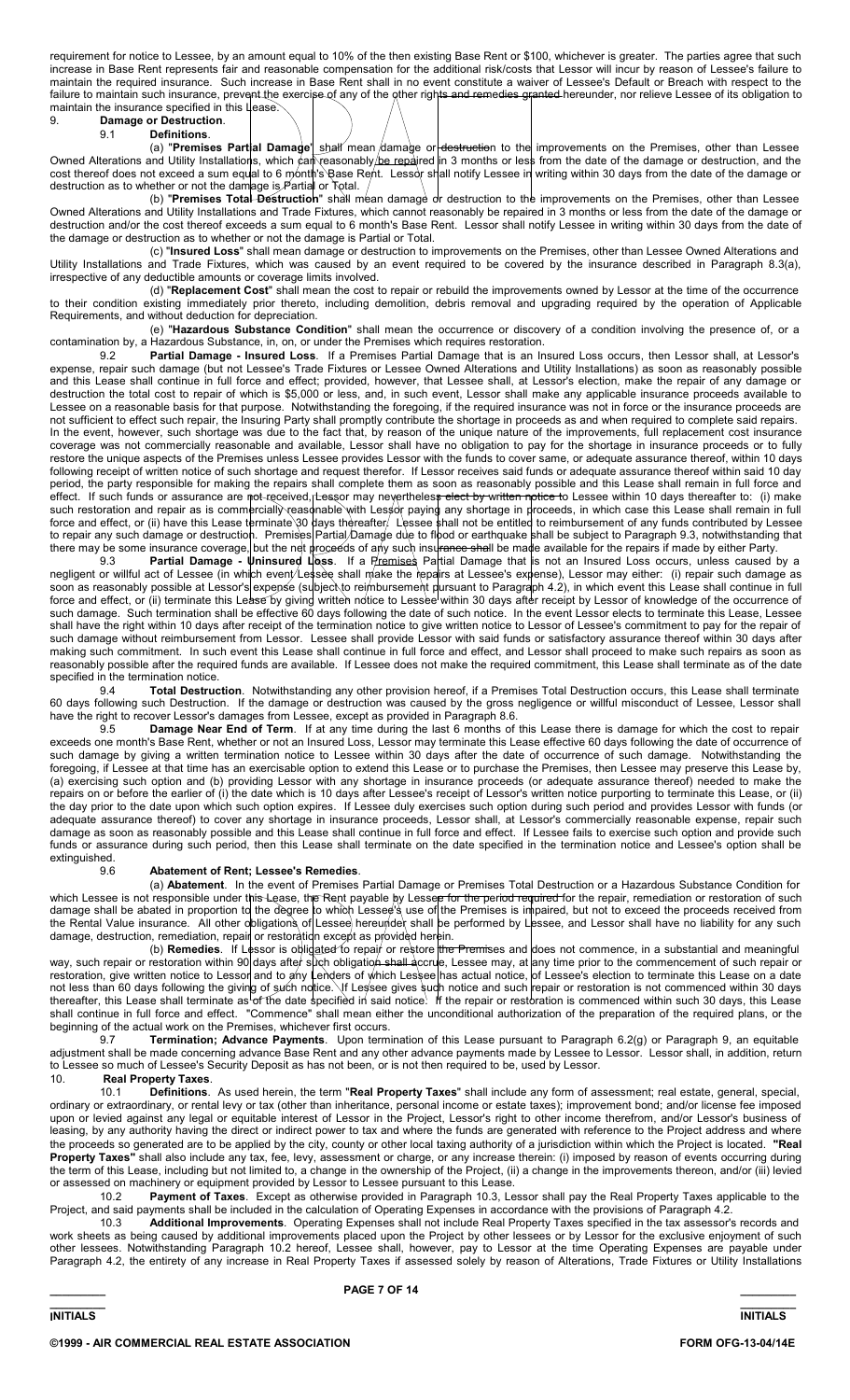placed upon the Premises by Lessee or at Lessee's request or by reason of any alterations or improvements to the Premises made by Lessor subsequent to the execution of this Lease by the Parties.<br>10.4 **Joint Assessment** If the Building is

Joint Assessment. If the Building is not separately assessed, Real Property Taxes allocated to the Building shall be an equitable proportion of the Real Property Taxes fo<del>r a</del>ll of the land-and improvements inc<del>|uded withi</del>n the tax parcel assessed, such proportion to be determined by Lessor from the respective valuations assigned in the assessor's work sheets or such other information as may be reasonably available. Lessor's reasonable determination thereof, in godd faith, shall be condlusive.

10.5 **Personal Property Taxes**. Lessee shall pay prior to delinquency all taxes assessed against and levied upon Lessee Owned Alterations and Utility Installations, Trade Fixtures, furnishings, equipment and all personal property of Lessee contained in the Premises. When possible, Lessee shall cause its Lessee Owned/Alterations and Utility\Installations, Trade Fixtures, furnishings, equipment and all other personal property to be assessed and billed separately frøm the real property of Lessor. If any of Lessee's said property shall be assessed with Lessor's real property, Lessee shall pay Lessor the taxes attributable to Lessee's property within 10 days after receipt of a written statement setting forth the taxes applicable to Lessee's property.

### 11. **Utilities and Services**.

 11.1 **Services Provided by Lessor.** Lessor shall provide heating, ventilation, air conditioning, reasonable amounts of electricity for normal lighting and office machines, water for reasonable and normal drinking and lavatory use in connection with an office, and replacement light bulbs and/or fluorescent tubes and ballasts for standard overhead fixtures. Lessor shall also provide janitorial services to the Premises and Common Areas 5 times per week, excluding Building Holidays, or pursuant to the attached janitorial schedule, if any. Lessor shall not, however, be required to provide janitorial services to kitchens or storage areas included within the Premises.

 11.2 **Services Exclusive to Lessee.** Notwithstandin the provisions of paragraph 11.1, Lessee shall pay for all water, gas, light, power, telephone and other utilities and services specially or exclusively supplied and/or metered exclusively to the Premises or to Lessee, together with any taxes thereon. If a service is deleted by Paragraph 1.13 and such service is not separately metered to the Premises, Lessee shall pay at Lessor's option, either Lessee's Share or a reasonable proportion to be determined by Lessor of all charges for such jointly metered service.

 11.3 **Hours of Service.** Said services and utilities shall be provided during times set forth in Paragraph 1.12. Utilities and services required at other times shall be subject to advance request and reimbursement by Lessee to Lessor of the cost thereof.

 11.4 **Excess Usage by Lessee.** Lessee shall not make connection to the utilities except by or through existing outlets and shall not install or use machinery or equipment in or about the Premises that uses excess water, lighting or power, or suffer or permit any act that causes extra burden upon the utilities or services, including but not limited to security and trash services, over standard office usage for the Project. Lessor shall require Lessee to reimburse Lessor for any excess expenses or costs that may arise out of a breach of this subparagraph by Lessee. Lessor may, in its sole discretion, install at Lessee's expense supplemental equipment and/or separate metering applicable to Lessee's excess usage or loading.

 11.5 **Interruptions.** There shall be no abatement of rent and Lessor shall not be liable in any respect whatsoever for the inadequacy, stoppage, interruption or discontinuance of any utility or service due to riot, strike, labor dispute, breakdown, accident, repair or other cause beyond Lessor's reasonable control or in cooperation with governmental request or directions. 12. **Assignment and Subletting**.

# 12.1 **Lessor's Consent Required**.

 (a) Lessee shall not voluntarily or by operation of law assign, transfer, mortgage or encumber (collectively, "**assign or assignment**") or sublet all or any part of Lessee's interest in this Lease or in the Premises without Lessor's prior written consent.

 (b) Unless Lessee is a corporation and its stock is publicly traded on a national stock exchange, a change in the control of Lessee shall constitute an assignment requiring∣consent. ∖The transfer, on a cumulative basis, of 25% or more of the voting control of Lessee shall constitute a change in control for this purpose.

(c) The involvement of Lessee (α) its assets in any transaction, or series of transactions (by way of merger, sale, acquisition, financing, transfer, leveraged buyout or otherwise), whether or not a formal assignment or hypothecation of this Lease or Lessee's assets occurs, which results or will result in a reduction of the Net Worth of Lessee by an amount greater than 25% of such Net Worth as it was represented at the time of the execution of this Lease or at the time of the most recent assignment to which Lessor has consented, or as it exists immediately prior to said transaction or transactions constituting such reduction, whichever was or is greater, shall be considered an assignment of this Lease to which Lessor may withhold its consent. "**Net Worth of Lessee**" shall mean the net worth of Lessee (excluding any guarantors) established under generally accepted accounting principles.

 (d) An assignment or subletting without consent shall, at Lessor's option, be a Default curable after notice per Paragraph 13.1(c), or a noncurable Breach without the necessity of any notice and grace period. If Lessor elects to treat such unapproved assignment or subletting as a noncurable Breach, Lessor may either: (i) terminate this Lease, or (ii) upon 30 days written notice, increase the monthly Base Rent to 110% of the Base Rent then in effect. Further, in the event of such Breach and rental adjustment, (i) the purchase price of any option to purchase the Premises held by Lessee shall be subject to similar adjustment to 110% of the price previously in effect, and (ii) all fixed and non-fixed rental adjustments scheduled during the remainder of the Lease term shall be increased to 110% of the scheduled adjusted rent.

 (e) Lessee's remedy for any breach of Paragraph 12.1 by Lessor shall be limited to compensatory damages and/or injunctive relief. (f) Lessor may reasonably withhold consent to a proposed assignment or subletting if Lessee is in Default at the time consent is requested.

 (g) Notwithstanding the foregoing, allowing a de minimis portion of the Premises, i e. 20 square feet or less, to be used by a third party vendor in connection with the installation of a vending machine or payphone shall not constitute a subletting.

12.2 **Terms and Conditions Applicable to Assignment and Subletting**.

 (a) Regardless of Lessor's consent, no assignment or subletting shall: (i) be effective without the express written assumption by such assignee or sublessee of the obligations of Lessee under this Lease, (ii) release Lessee of any obligations hereunder, or (iii) alter the primary liability of Lessee for the payment of Rent or for the performance of any other obligations to be performed by Lessee.

 (b) Lessor may accept Rent or performance of Lessee's obligations from any person other than Lessee pending approval or disapproval of an assignment. Neither a delay in the approval or disapproval of such assignment nor the acceptance of Rent or performance shall constitute a waiver or estoppel of Lessor's right to exercise its remedies for Lessee's Default or Breach.

(c) Lessor's consent to any assignment or subletting shall not constitute a consent to any subsequent assignment or subletting.

 (d) In the event of any Default or Breach by Lessee, Lessor may proceed directly against Lessee, any Guarantors or anyone else responsible for the performance of Lessee's obligations under this Lease, including any assignee or sublessee, without first exhausting Lessor's remedies against any other person or entity responsible therefore to/Lessor, or any security held by Lessor.

 (e) Each request for consent to an assignment or subletting shall be in writing, accompanied by information relevant to Lessor's determination as to the financial and operational responsibility and appropriateness of the proposed assignee or sublessee, including but not limited to the intended use and/or required modification of the Premises/ if any \together with a fee of \$500 as consideration for Lessor's considering and processing said request. Lessee agrees to provide Lessor with such other or additional information and/or documentation as may be reasonably requested. (See also Paragraph 36)

(f) Any assignee of, or sublessee under, this Lease shall, by reason of accepting such assignment, entering into such sublease, or entering into possession of the Premises or any portion thereof, be deemed to have assumed and agreed to conform and comply with each and every term, covenant, condition and obligation herein to be observed or performed by Lessee during the term of said assignment or sublease, other than such obligations as are contrary to or inconsistent with provisions of an assignment or sublease to which Lessor has specifically consented to in writing.

 (g) Lessor's consent to any assignment or subletting shall not transfer to the assignee or sublessee any Option granted to the original Lessee by this Lease unless such transfer is specifically consented to by Lessor in writing. (See Paragraph 39.2)

 12.3 **Additional Terms and Conditions Applicable to Subletting**. The following terms and conditions shall apply to any subletting by Lessee of all or any part of the Premises and shall be deemed included in all subleases under this Lease whether or not expressly incorporated therein:

 (a) Lessee hereby assigns and transfers to Lessor all of Lessee's interest in all Rent payable on any sublease, and Lessor may collect such Rent and apply same toward Lessee's obligations under this Lease; provided, however, that until a Breach shall occur in the performance of Lessee's obligations, Lessee may collect said Rent. In the event that the amount collected by Lessor exceeds Lessee's then outstanding obligations any such excess shall be refunded to Lessee. Lessor shall not, by reason of the foregoing or any assignment of such sublease, nor by reason of the collection of Rent, be deemed liable to the sublessee for any failure of Lessee to perform and comply with any of Lessee's obligations to such sublessee. Lessee hereby irrevocably authorizes and directs any such sublessee, upon receipt of a written notice from Lessor stating that a Breach exists in the performance of Lessee's obligations under this Lease, to pay to Lessor all Rent due and to become due under the sublease. Sublessee shall rely upon any such notice from Lessor and shall pay all Rents to Lessor without any obligation or right to inquire as to whether such Breach exists, notwithstanding any claim from Lessee to the contrary.

 (b) In the event of a Breach by Lessee, Lessor may, at its option, require sublessee to attorn to Lessor, in which event Lessor shall undertake the obligations of the sublessor under such sublease from the time of the exercise of said option to the expiration of such sublease; provided, however, Lessor shall not be liable for any prepaid rents or security deposit paid by such sublessee to such sublessor or for any prior Defaults or Breaches of such sublessor.

**\_\_\_\_\_\_\_\_\_ PAGE 8 OF 14 \_\_\_\_\_\_\_\_\_**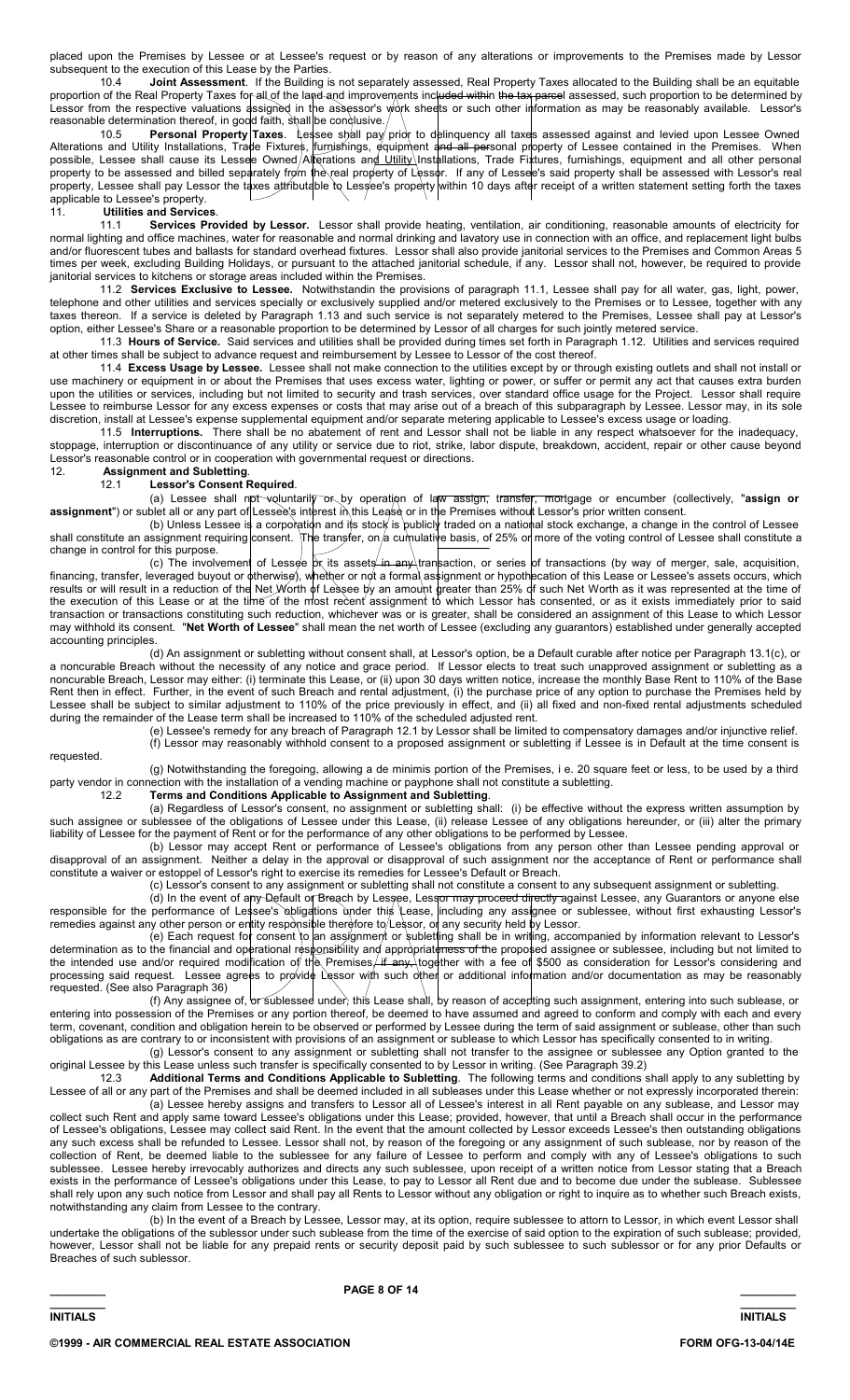(c) Any matter requiring the consent of the sublessor under a sublease shall also require the consent of Lessor.

(d) No sublessee shall further assign or sublet all or any part of the Premises without Lessor's prior written consent.

 (e) Lessor shall deliver a copy of any notice of Default or Breach by Lessee to the sublessee, who shall have the right to cure the Default of Lessee within the grace period, if any, specified in such notice. The sublessee shall have a right of reimbursement and offset from and against Lessee for any such Defaults cured by the sublessee.

# 13. **Default; Breach; Remedies**.

13.1 **Default; Breach**. A "Default" is defined as a failure by the Lessee to comply with or perform any of the terms, covenants, conditions or Rules and Regulations under this Lease. A "**Breach**" is defined as the occurrence of one or more of the following Defaults, and the failure of Lessee to cure such Default within any applicable grace period:

(a) The abandonment of the Premises; or the vacating of the Premises without providing a commercially reasonable level of security, or where the coverage of the property ∕nsurance`described in Paragraph 8.3 is jeopardized as a result thereof, or without providing reasonable assurances to minimize potential vandal<del>ism</del>.

 (b) The failure of Lessee to make any payment of Rent or any Security Deposit required to be made by Lessee hereunder, whether to Lessor or to a third party, when due, to provide reasonable evidence of insurance or surety bond, or to fulfill any obligation under this Lease which endangers or threatens life or property, where such failure continues for a period of 3 business days following written notice to Lessee. THE ACCEPTANCE BY LESSOR OF A PARTIAL PAYMENT OF RENT OR SECURITY DEPOSIT SHALL NOT CONSTITUTE A WAIVER OF ANY OF LESSOR'S RIGHTS, INCLUDING LESSOR'S RIGHT TO RECOVER POSSESSION OF THE PREMISES.

 (c) The failure of Lessee to allow Lessor and/or its agents access to the Premises or the commission of waste, act or acts constituting public or private nuisance, and/or an illegal activity on the Premises by Lessee, where such actions continue for a period of 3 business days following written notice to Lessee.

 (d) The failure by Lessee to provide (i) reasonable written evidence of compliance with Applicable Requirements, (ii) the service contracts, (iii) the rescission of an unauthorized assignment or subletting, (iv) an Estoppel Certificate or financial statements, (v) a requested subordination, (vi) evidence concerning any guaranty and/or Guarantor, (vii) any document requested under Paragraph 41, (viii) material data safety sheets (MSDS), or (ix) any other documentation or information which Lessor may reasonably require of Lessee under the terms of this Lease, where any such failure continues for a period of 10 days following written notice to Lessee.

 (e) A Default by Lessee as to the terms, covenants, conditions or provisions of this Lease, or of the rules adopted under Paragraph 2.9 hereof, other than those described in subparagraphs 13.1(a), (b) or (c), above, where such Default continues for a period of 30 days after written notice; provided, however, that if the nature of Lessee's Default is such that more than 30 days are reasonably required for its cure, then it shall not be deemed to be a Breach if Lessee commences such cure within said 30 day period and thereafter diligently prosecutes such cure to completion.

 (f) The occurrence of any of the following events: (i) the making of any general arrangement or assignment for the benefit of creditors; (ii) becoming a "**debtor**" as defined in 11 U.S.C. § 101 or any successor statute thereto (unless, in the case of a petition filed against Lessee, the same is dismissed within 60 days); (iii) the appointment of a trustee or receiver to take possession of substantially all of Lessee's assets located at the Premises or of Lessee's interest in this Lease, where possession is not restored to Lessee within 30 days; or (iv) the attachment, execution or other judicial seizure of substantially all of Lessee's assets located at the Premises or of Lessee's interest in this Lease, where such seizure is not discharged within 30 days; provided, however, in the event that any provision of this subparagraph is contrary to any applicable law, such provision shall be of no force or effect, and not affect the validity of the remaining provisions.

(g) The discovery that any financial statement of Lessee or of any Guarantor given to Lessor was materially false.

(h) If the performance of Lessee's obligations under this Lease is guaranteed: (i) the death of a Guarantor, (ii) the termination of a Guarantor's liability with respect to this Lease other than in accordance with the terms of such guaranty, (iii) a Guarantor's becoming insolvent or the subject of a bankruptcy filing, (iv) a Guarantor's refu§al to honor <u>the guala</u>nty, or (v) a Guarantor's breach of its guaranty obligation on an anticipatory basis, and Lessee's failure, within 60 days following written notice of any such event, to provide written alternative assurance or security, which, when coupled with the then existing resources of Lessee, equals or exceeds the combined financial resources of Lessee and the Guarantors that existed at the time of execution of this Lease.

 13.2 **Remedies**.. If Lessee fails to perform any of its affirmative duties or obligations, within 10 days after written notice (or in case of an emergency, without notice), Lessor may, at its option, perform such duty or obligation on Lessee's behalf, including but not limited to the obtaining of reasonably required bonds, insurance policies, or governmental licenses, permits or approvals. Lessee shall pay to Lessor an amount equal to 115% of the costs and expenses incurred by Lessor in such performance upon receipt of an invoice therefor. In the event of a Breach, Lessor may, with or without further notice or demand, and without limiting Lessor in the exercise of any right or remedy which Lessor may have by reason of such Breach:

 (a) Terminate Lessee's right to possession of the Premises by any lawful means, in which case this Lease shall terminate and Lessee shall immediately surrender possession to Lessor. In such event Lessor shall be entitled to recover from Lessee: (i) the unpaid Rent which had been earned at the time of termination; (ii) the worth at the time of award of the amount by which the unpaid rent which would have been earned after termination until the time of award exceeds the amount of such rental loss that the Lessee proves could have been reasonably avoided; (iii) the worth at the time of award of the amount by which the unpaid rent for the balance of the term after the time of award exceeds the amount of such rental loss that the Lessee proves could be reasonably avoided; and (iv) any other amount necessary to compensate Lessor for all the detriment proximately caused by the Lessee's failure to perform its obligations under this Lease or which in the ordinary course of things would be likely to result therefrom, including but not limited to the cost of recovering possession of the Premises, expenses of reletting, including necessary renovation and alteration of the Premises, reasonable attorneys' fees, and that portion of any leasing commission paid by Lessor in connection with this Lease applicable to the unexpired term of this Lease. The worth at the time of award of the amount referred to in provision (iii) of the immediately preceding sentence shall be computed by discounting such amount at the discount rate of the Federal Reserve Bank of the District within which the Premises are located at the time of award plus one percent. Efforts by Lessor to mitigate damages caused by Lessee's Breach of this Lease shall not waive Lessor's right to recover any damages to which Lessor is otherwise entitled. If termination of this Lease is obtained through the provisional remedy of unlawful detainer, Lessor shall have the right to recover in such proceeding any unpaid Rent and damages as are recoverable therein, or Lessor may reserve the right to recover all or any part thereof in a separate suit. If a notice and grace period required under Paragraph 13.1 was not previously given, a notice to pay rent or quit, or to perform or quit given to Lessee under the unlawful detainer statute shall also constitute the notice required by Paragraph 13.1. In such case, the applicable grace period required by Paragraph 13.1 and the unlawful detainer statute shall run concurrently, and the failure of Lessee to cure the Default within the greater of the two such grace periods shall constitute both an unlawful detainer and a Breach of this Lease entitling Lessor to the remedies provided for in this Lease and/or by said statute.

 (b) Continue the Lease and Lessee's right to possession and recover the Rent as it becomes due, in which event Lessee may sublet or assign, subject only to reasonable limitations. Acts of maintenance, efforts to relet, and/or the appointment of a receiver to protect the Lessor's interests, shall not constitute a termination of the Lessee's right to possession.

 (c) Pursue any other remedy now or hereafter available under the laws or judicial decisions of the state wherein the Premises are located. The expiration or termination of this Lease and/or the termination of Lessee's right to possession shall not relieve Lessee from liability under any indemnity provisions of this Lease as to matters occurring or accruing during the term hereof or by reason of Lessee's occupancy of the Premises.

 13.3 **Inducement Recapture**. Any agreement for free or abated rent or other charges, or for the giving or paying by Lessor to or for Lessee of any cash or other bonus, inducement or consideration for Lessee's entering into this Lease, all of which concessions are hereinafter referred to as "**Inducement Provisions**", shall be deemed conditioned upon Lessee's full and faithful performance of all of the terms, covenants and conditions of this Lease. Upon Breach of this Lease by Lessee, any such Inducement Provision shall automatically be deemed deleted from this Lease and of no further force or effect, and any rent, other charge, bonus, inducement or consideration theretofore abated, given or paid by Lessor under such an Inducement Provision shall be immediately due and payable by Lessee to Lessor, notwithstanding any subsequent cure of said Breach by Lessee. The acceptance by Lessor of rent or the cure of the Breach which initiated the operation of this paragraph shall not be deemed a waiver by Lessor of the provisions of this paragraph unless specifically so stated in writing by Lessor at the time of such acceptance.

 13.4 **Late Charges**. Lessee hereby acknowledges that late payment by Lessee of Rent will cause Lessor to incur costs not contemplated by this Lease, the exact amount of which will be extremely difficult to ascertain. Such costs include, but are not limited to, processing and accounting charges, and late charges which may be imposed upon Lessor by any Lender. Accordingly, if any Rent shall not be received by Lessor within 5 days after such amount shall be due, then, without any requirement for notice to Lessee, Lessee shall immediately pay to Lessor a one-time late charge equal to 10% of each such overdue amount or \$100, whichever is greater. The parties hereby agree that such late charge represents a fair and reasonable estimate of the costs Lessor will incur by reason of such late payment. Acceptance of such late charge by Lessor shall in no event constitute a waiver of Lessee's Default or Breach with respect to such overdue amount, nor prevent the exercise of any of the other rights and remedies granted hereunder. In the event that a late charge is payable hereunder, whether or not collected, for 3 consecutive installments of Base Rent, then notwithstanding any provision of this Lease to the contrary, Base Rent shall, at Lessor's option, become due and payable quarterly in advance<br>13.5 **Interest**. Any monetary payment due Lessor hereunder, other than late char

Interest. Any monetary payment due Lessor hereunder, other than late charges, not received by Lessor, when due shall bear interest from the 31st day after it was due. The interest ("**Interest**") charged shall be computed at the rate of 10% per annum but shall not exceed the maximum rate allowed by law. Interest is payable in addition to the potential late charge provided for in Paragraph 13.4. 13.6 **Breach by Lessor**.

**INITIALS INITIALS**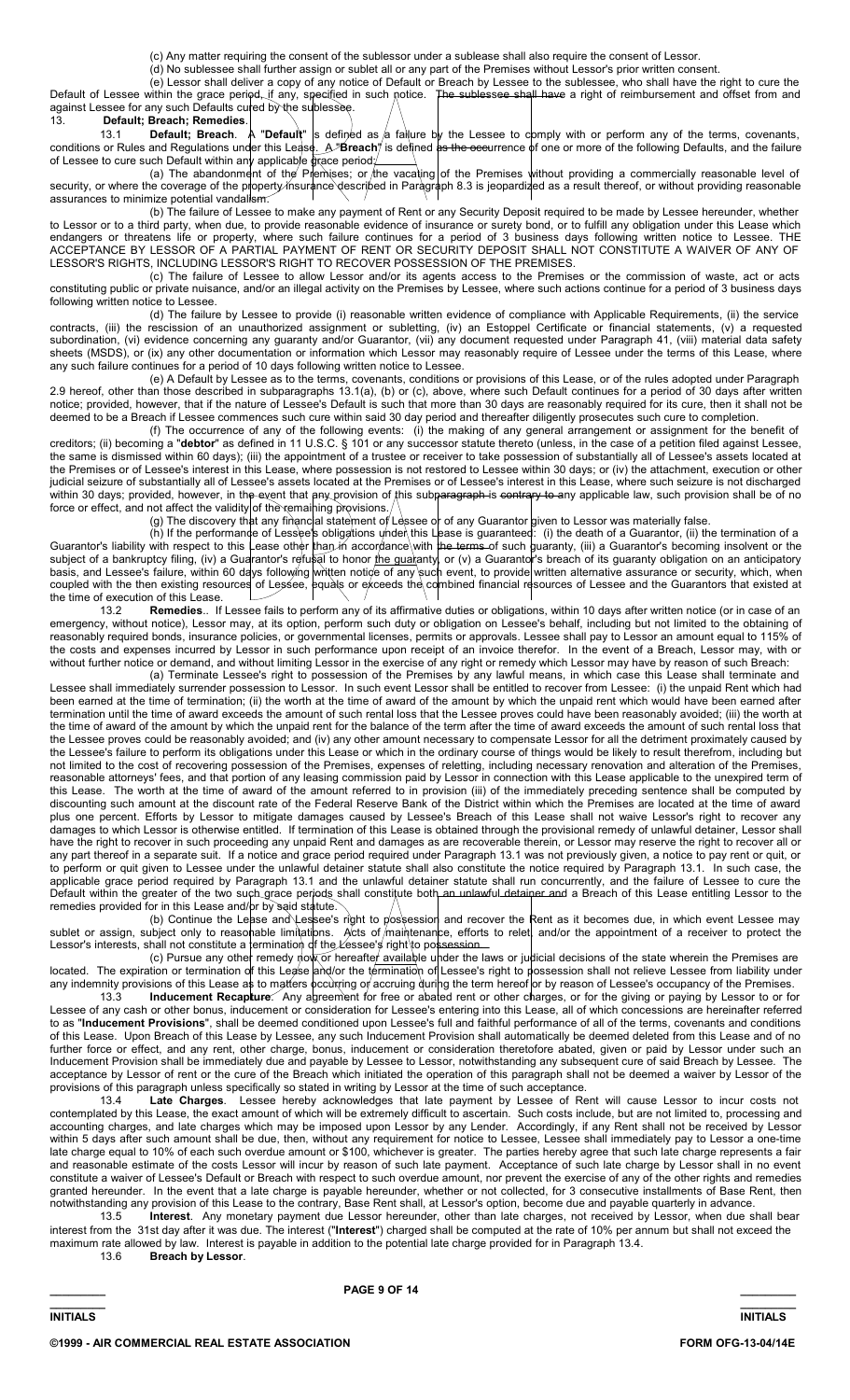(a) **Notice of Breach**. Lessor shall not be deemed in breach of this Lease unless Lessor fails within a reasonable time to perform an obligation required to be performed by Lessor. For purposes of this Paragraph, a reasonable time shall in no event be less than 30 days after receipt by Lessor, and any Lender whose name and address shall have been furnished Lessee in writing for such purpose, of written notice specifying wherein such obligation of Lessor has not been performed; provided, however<del>, that if th</del>e nature of Lessor's obligation is such that more than 30 days are reasonably required for its performance, then Lessor shall not be in breach if performance is commenced within such 30 day period and thereafter diligently pursued to completion.

 (b) **Performance by Lessee on Behalf of Lessor**. In the event that neither Lessor nor Lender cures said breach within 30 days after receipt of said notice, or if having dommenced said cure they do not diligently pursue it to dompletion, then Lessee may elect to cure said breach at Lessee's expense and offset from Reht the actual and reasonable cost to perform such cure, provided however, that such offset shall not exceed an amount equal to the greater of one month's Base Rent or the Security Deposit, reserving Lessee's right to seek reimbursement from Lessor for any such expense in excess of such offset. Lessee shall document the cost of said cure and supply said documentation to Lessor.

14. **Condemnation**. If the Premises or any portion thereof are taken under the power of eminent domain or sold under the threat of the exercise of said power (collectively "**Condemnation**"), this Lease shall terminate as to the part taken as of the date the condemning authority takes title or possession, whichever first occurs. If more than 10% of the rentable floor area of the Premises, or more than 25% of Lessee's Reserved Parking Spaces, if any, are taken by Condemnation, Lessee may, at Lessee's option, to be exercised in writing within 10 days after Lessor shall have given Lessee written notice of such taking (or in the absence of such notice, within 10 days after the condemning authority shall have taken possession) terminate this Lease as of the date the condemning authority takes such possession. If Lessee does not terminate this Lease in accordance with the foregoing, this Lease shall remain in full force and effect as to the portion of the Premises remaining, except that the Base Rent shall be reduced in proportion to the reduction in utility of the Premises caused by such Condemnation. Condemnation awards and/or payments shall be the property of Lessor, whether such award shall be made as compensation for diminution in value of the leasehold, the value of the part taken, or for severance damages; provided, however, that Lessee shall be entitled to any compensation paid by the condemnor for Lessee's relocation expenses, loss of business goodwill and/or Trade Fixtures, without regard to whether or not this Lease is terminated pursuant to the provisions of this Paragraph. All Alterations and Utility Installations made to the Premises by Lessee, for purposes of Condemnation only, shall be considered the property of the Lessee and Lessee shall be entitled to any and all compensation which is payable therefor. In the event that this Lease is not terminated by reason of the Condemnation, Lessor shall repair any damage to the Premises caused by such Condemnation.

15. **Brokerage Fees**. 15.1 **Additional Commission**. In addition to the payments owed pursuant to Paragraph 1.10 above, and unless Lessor and the Brokers otherwise agree in writing, Lessor agrees that: (a) if Lessee exercises any Option, (b) if Lessee or anyone affiliated with Lessee acquires from Lessor any rights to the Premises or other premises owned by Lessor and located within the Project, (c) if Lessee remains in possession of the Premises, with the consent of Lessor, after the expiration of this Lease, or (d) if Base Rent is increased, whether by agreement or operation of an escalation clause herein, then, Lessor shall pay Brokers a fee in accordance with the fee schedule of the Brokers in effect at the time the Lease was executed.

 15.2 **Assumption of Obligations**. Any buyer or transferee of Lessor's interest in this Lease shall be deemed to have assumed Lessor's obligation hereunder. Brokers shall be third party beneficiaries of the provisions of Paragraphs 1.10, 15, 22 and 31. If Lessor fails to pay to Brokers any amounts due as and for brokerage fees pertaining to this Lease when due, then such amounts shall accrue Interest. In addition, if Lessor fails to pay any amounts to Lessee's Broker wh<del>en d</del>ue, Lessee's Broker may<sub> </sub>send writte<del>n notice to Lessor and</del> Lessee of such failure and if Lessor fails to pay such amounts within 10 days after said notice, Lessee shall pay said monies to its Broker and offset such amounts against Rent. In addition, Lessee's Broker shall be deemed to be a third party beneficiary of any)commission agreement entered into by and/or between Lessor and Lessor's Broker for the limited purpose of collecting any brokerage fee owed

 15.3 **Representations and Indemnities of Broker Relationships**. Lessee and Lessor each represent and warrant to the other that it has had no dealings with any person, firm, broker or finder (other than the Brokers, if any) in connection with this Lease, and that no one other than said named Brokers is entitled to any commission or finder's fee in connection herewith. Lessee and Lessor do each hereby agree to indemnify, protect, defend and hold the other harmless from and against liability for compensation or charges which may be claimed by any such unnamed broker, finder or other similar party by reason of any dealings or actions of the indemnifying Party, including any costs, expenses, attorneys' fees reasonably incurred with respect thereto.

# 16. **Estoppel Certificates**.

 (a) Each Party (as "**Responding Party**") shall within 10 days after written notice from the other Party (the "**Requesting Party**") execute, acknowledge and deliver to the Requesting Party a statement in writing in form similar to the then most current "**Estoppel Certificate**" form published by the AIRCommercial Real Estate Association, plus such additional information, confirmation and/or statements as may be reasonably requested by the Requesting Party.

 (b) If the Responding Party shall fail to execute or deliver the Estoppel Certificate within such 10 day period, the Requesting Party may execute an Estoppel Certificate stating that: (i) the Lease is in full force and effect without modification except as may be represented by the Requesting Party, (ii) there are no uncured defaults in the Requesting Party's performance, and (iii) if Lessor is the Requesting Party, not more than one month's rent has been paid in advance. Prospective purchasers and encumbrancers may rely upon the Requesting Party's Estoppel Certificate, and the Responding Party shall be estopped from denying the truth of the facts contained in said Certificate. In addition, Lessee acknowledges that any failure on its part to provide such an Estoppel Certificate will expose Lessor to risks and potentially cause Lessor to incur costs not contemplated by this Lease, the extent of which will be extremely difficult to ascertain. Accordingly, should the Lessee fail to execute and/or deliver a requested Estoppel Certificate in a timely fashion the monthly Base Rent shall be automatically increased, without any requirement for notice to Lessee, by an amount equal to 10% of the then existing Base Rent or \$100, whichever is greater for remainder of the Lease. The Parties agree that such increase in Base Rent represents fair and reasonable compensation for the additional risk/costs that Lessor will incur by reason of Lessee's failure to provide the Estoppel Certificate. Such increase in Base Rent shall in no event constitute a waiver of Lessee's Default or Breach with respect to the failure to provide the Estoppel Certificate nor prevent the exercise of any of the other rights and remedies granted hereunder.

 (c) If Lessor desires to finance, refinance, or sell the Premises, or any part thereof, Lessee and all Guarantors shall within 10 days after written notice from Lessor deliver to any potential lender or purchaser designated by Lessor such financial statements as may be reasonably required by such lender or purchaser, including but not limited to Lessee's financial statements for the past 3 years. All such financial statements shall be received by Lessor and such lender or purchaser in confidence and shall be used only for the purposes herein set forth.

17. **Definition of Lessor**. The term "Lessor" as used herein shall mean the owner or owners at the time in question of the fee title to the Premises, or, if this is a sublease, of the Lessee's interest in the prior lease. In the event of a transfer of Lessor's title or interest in the Premises or this Lease, Lessor shall deliver to the transferee or assignee (in cash/or by credit) any unused Security Deposit held by Lessor. Upon such transfer or assignment and delivery of the Security Deposit, as aforesaid, the prior Lessor shall be relieved of all liability with respect to the obligations and/or covenants under this Lease thereafter to be performed by the Lessor. Subject to the foregoing, the obligations and/or covenants in this Lease to be performed by the Lessor shall be binding only upon the Lessor as hereinabove defined.

18. **Severability**. The invalidity of any provision of this Lease, as determined by a court of competent jurisdiction, shall in no way affect the validity of any other provision hereof.

19. **Days**. Unless otherwise specifically indicated to the contrary, the word "**days**" as used in this Lease shall mean and refer to calendar days.

20. **Limitation on Liability**. The obligations of Lessor under this Lease shall not constitute personal obligations of Lessor or its partners, members, directors, officers or shareholders, and Lessee shall look to the Project, and to no other assets of Lessor, for the satisfaction of any liability of Lessor with respect to this Lease, and shall not seek recourse against Lessor's partners, members, directors, officers or shareholders, or any of their personal assets for such satisfaction.

21. **Time of Essence**. Time is of the essence with respect to the performance of all obligations to be performed or observed by the Parties under this Lease.<br>22.

22. **No Prior or Other Agreements; Broker Disclaimer**. This Lease contains all agreements between the Parties with respect to any matter mentioned herein, and no other prior or contemporaneous agreement or understanding shall be effective. Lessor and Lessee each represents and warrants to the Brokers that it has made, and is relying solely upon, its own investigation as to the nature, quality, character and financial responsibility of the other Party to this Lease and as to the use, nature, quality and character of the Premises. Brokers have no responsibility with respect thereto or with respect to any default or breach hereof by either Party.

### 23. **Notices**.

 23.1 **Notice Requirements**. All notices required or permitted by this Lease or applicable law shall be in writing and may be delivered in person (by hand or by courier) or may be sent by regular, certified or registered mail or U.S. Postal Service Express Mail, with postage prepaid, or by facsimile transmission, or by email, and shall be deemed sufficiently given if served in a manner specified in this Paragraph 23. The addresses noted adjacent to a Party's signature on this Lease shall be that Party's address for delivery or mailing of notices. Either Party may by written notice to the other specify a different address for notice, except that upon Lessee's taking possession of the Premises, the Premises shall constitute Lessee's address for notice. A copy of all notices to Lessor shall be concurrently transmitted to such party or parties at such addresses as Lessor may from time to time hereafter designate in writing.

23.2 Date of Notice. Any notice sent by registered or certified mail, return receipt requested, shall be deemed given on the date of delivery

**\_\_\_\_\_\_\_\_\_ PAGE 10 OF 14 \_\_\_\_\_\_\_\_\_**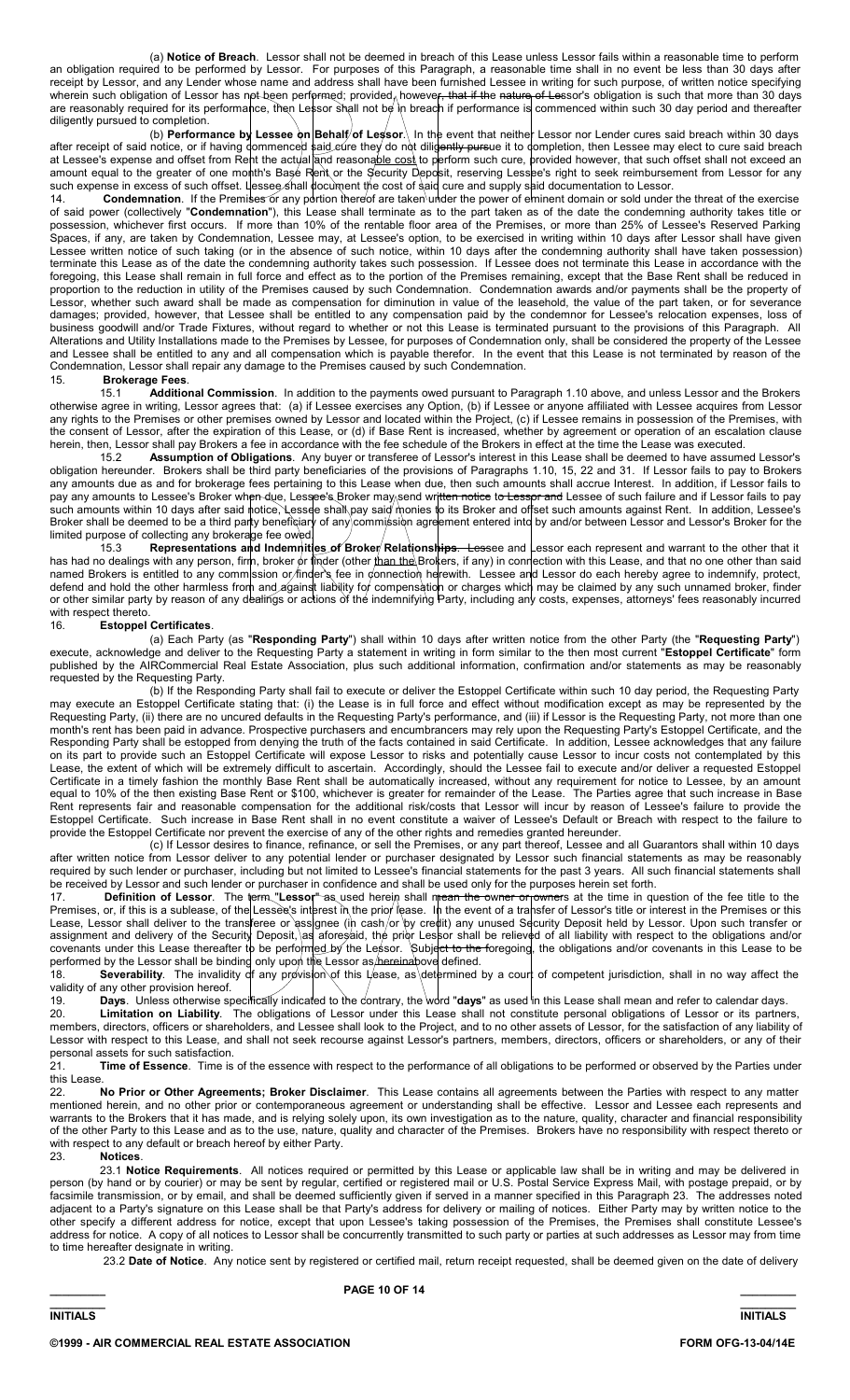shown on the receipt card, or if no delivery date is shown, the postmark thereon. If sent by regular mail the notice shall be deemed given 72 hours after the same is addressed as required herein and mailed with postage prepaid. Notices delivered by United States Express Mail or overnight courier that guarantees next day delivery shall be deemed given 24 hours after delivery of the same to the Postal Service or courier. Notices transmitted by facsimile transmission or by email shall be deemed delivered upon telephone confirmation of receipt (if by fax, a confirmation report from fax machine is sufficient), provided a copy is also delivered via delivery or mail. If notice is received on a Saturday, Sunday or legal holiday, it shall be deemed received on the next business day. 24. **Waivers**.

(a) No waiver by Lessor of the Default or Breach of any term, covenant or condition hereof by Lessee, shall be deemed a waiver of any other term, covenant or condition hereo∖, or of any subsequent Default or Breach by Lessee of the same or of any other term, covenant or condition hereof. Lessor's consent to, or approval of, any act shall not be deemed to render unnecessary the obtaining of Lessor's consent to, or approval of, any subsequent or similar act by Léssee, or`be construed as the basis of an estoppel to enforce the provision or provisions of this Lease requiring such consent.

 (b) The acceptance of Rent by Lessor shall not be a waiver of any Default or Breach by Lessee. Any payment by Lessee may be accepted by Lessor on account of moneys or damages due Lessor, notwithstanding any qualifying statements or conditions made by Lessee in connection therewith, which such statements and/or conditions shall be of no force or effect whatsoever unless specifically agreed to in writing by Lessor at or before the time of deposit of such payment.

 (c) THE PARTIES AGREE THAT THE TERMS OF THIS LEASE SHALL GOVERN WITH REGARD TO ALL MATTERS RELATED THERETO AND HEREBY WAIVE THE PROVISIONS OF ANY PRESENT OR FUTURE STATUTE TO THE EXTENT THAT SUCH STATUTE IS INCONSISTENT WITH THIS LEASE.

#### 25. **Disclosures Regarding The Nature of a Real Estate Agency Relationship.**

(a) When entering into a discussion with a real estate agent regarding a real estate transaction, a Lessor or Lessee should from the outset understand what type of agency relationship or representation it has with the agent or agents in the transaction. Lessor and Lessee acknowledge being advised by the Brokers in this transaction, as follows:<br>(i) Lessor's Agent. A Lessor's age

Lessor's Agent. A Lessor's agent under a listing agreement with the Lessor acts as the agent for the Lessor only. A Lessor's agent or subagent has the following affirmative obligations: To the Lessor:A fiduciary duty of utmost care, integrity, honesty, and loyalty in dealings with the Lessor. To the Lessee and the Lessor: a. Diligent exercise of reasonable skills and care in performance of the agent's duties. b. A duty of honest and fair dealing and good faith. c. A duty to disclose all facts known to the agent materially affecting the value or desirability of the property that are not known to, or within the diligent attention and observation of, the Parties. An agent is not obligated to reveal to either Party any confidential information obtained from the other Party which does not involve the affirmative duties set forth above.

 (ii) Lessee's Agent.An agent can agree to act as agent for the Lessee only. In these situations, the agent is not the Lessor's agent, even if by agreement the agent may receive compensation for services rendered, either in full or in part from the Lessor. An agent acting only for a Lessee has the following affirmative obligations. To the Lessee: A fiduciary duty of utmost care, integrity, honesty, and loyalty in dealings with the Lessee. To the Lessee and the Lessor:a. Diligent exercise of reasonable skills and care in performance of the agent's duties. b. A duty of honest and fair dealing and good faith. c. A duty to disclose all facts known to the agent materially affecting the value or desirability of the property that are not known to, or within the diligent attention and observation of, the Parties. An agent is not obligated to reveal to either Party any confidential information obtained from the other Party which does not involve the affirmative duties set forth above.

(iii) Agent Representing Both Lessor and Lessee. A real estate agent, either acting directly or through one or more associate licenses, can legally be the agent of both the Lessor and the Lessee in a transaction, but only with the knowledge and consent of both the Lessor and the Lessee. In a dual agency situation, the agent has the following affirmative obligations to both the Lessor and the Lessee: a. A fiduciary duty of utmost care, integrity, honesty and loyalty/in the dealings with either Lesser or the Lessee. b. Other duties to the Lessor and the Lessee as stated above in subparagraphs (i) or (ii). In representing both Lessor and\Lessee, the agent may not without the express permission of the respective Party, disclose to the other Party that the Lessor will accept rent in an amount less than that indicated in the listing or that the Lessee is willing to pay a higher rent than that offered. The above duties of the agent in a real estate transaction do not relieve a Lessor or Lessee from the responsibility to protect their own interests. Lessor and Lessee should carefully read all agreements to assure that they adequately express their understanding of the transaction. A real estate agent is a person qualified to advise about real estate. If legal or tax advise is desired, consult a competent professional.

 (b) Brokers have no responsibility with respect to any default or breach hereof by either Party. The Parties agree that no lawsuit or other legal proceeding involving any breach of duty, error or omission relating to this Lease may be brought against Broker more than one year after the Start Date and that the liability (including court costs and attorneys' fees), of any Broker with respect to any such lawsuit and/or legal proceeding shall not exceed the fee received by such Broker pursuant to this Lease; provided, however, that the foregoing limitation on each Broker's liability shall not be applicable to any gross negligence or willful misconduct of such Broker.

 (c) Lessor and Lessee agree to identify to Brokers as "Confidential" any communication or information given Brokers that is considered by such Party to be confidential.

26. **No Right To Holdover**. Lessee has no right to retain possession of the Premises or any part thereof beyond the expiration or termination of this Lease. In the event that Lessee holds over, then the Base Rent shall be increased to 150% of the Base Rent applicable immediately preceding the expiration or termination. Holdover Base Rent shall be calculated on a monthly bases. Nothing contained herein shall be construed as consent by Lessor to any holding over by Lessee.

27. **Cumulative Remedies**. No remedy or election hereunder shall be deemed exclusive but shall, wherever possible, be cumulative with all other remedies at law or in equity.

28. **Covenants and Conditions; Construction of Agreement**. All provisions of this Lease to be observed or performed by Lessee are both covenants and conditions. In construing this Lease, all headings and titles are for the convenience of the Parties only and shall not be considered a part of this Lease. Whenever required by the context, the singular shall include the plural and vice versa. This Lease shall not be construed as if prepared by one of the Parties, but rather according to its fair meaning as a whole, as if both Parties had prepared it.

29. **Binding Effect; Choice of Law**. This Lease shall be binding upon the Parties, their personal representatives, successors and assigns and be governed by the laws of the State in which the Premises are located. Any litigation between the Parties hereto concerning this Lease shall be initiated in the county in which the Premises are located.

#### 30. **Subordination; Attornment; Non-Disturbance**.

30.1 **Subordination**. This Lease and any Option granted hereby shall be subject and subordinate to any ground lease, mortgage, deed of trust, or other hypothecation or security device (collectively, "**Security Device**"), now or hereafter placed upon the Premises, to any and all advances made on the security thereof, and to all renewals, modifications, and extensions thereof. Lessee agrees that the holders of any such Security Devices (in this Lease together referred to as "**Lender**") shall have no liability or obligation to perform any of the obligations of Lessor under this Lease. Any Lender may elect to have this Lease and/or any Option granted/hereby superior to the lien of its Security Device by giving written notice thereof to Lessee, whereupon this Lease and such Options shall be deemed prior to such Security Device, notwithstanding the relative dates of the documentation or recordation thereof.

30.2 **Attornment**. In the event that Lessor transfers title to the Premises, or the Premises are acquired by another upon the foreclosure or termination of a Security Device to which this Lease is subordinated (i) Lessee shall, subject to the non-disturbance provisions of Paragraph 30.3, attorn to such new owner, and upon request, enter into a new lease, containing all of the terms and provisions of this Lease, with such new owner for the remainder of the term hereof, or, at the election of the new owner, this Lease will automatically become a new lease between Lessee and such new owner, and (ii) Lessor shall thereafter be relieved of any further obligations hereunder and such new owner shall assume all of Lessor's obligations, except that such new owner shall not: (a) be liable for any act or omission of any prior lessor or with respect to events occurring prior to acquisition of ownership; (b) be subject to any offsets or defenses which Lessee might have against any prior lessor, (c) be bound by prepayment of more than one month's rent, or (d) be liable for the return of any security deposit paid to any prior lessor which was not paid or credited to such new owner.

 30.3 **Non-Disturbance**. With respect to Security Devices entered into by Lessor after the execution of this Lease, Lessee's subordination of this Lease shall be subject to receiving a commercially reasonable non-disturbance agreement (a "**Non-Disturbance Agreement**") from the Lender which Non-Disturbance Agreement provides that Lessee's possession of the Premises, and this Lease, including any options to extend the term hereof, will not be disturbed so long as Lessee is not in Breach hereof and attorns to the record owner of the Premises. Further, within 60 days after the execution of this Lease, Lessor shall, if requested by Lessee, use its commercially reasonable efforts to obtain a Non-Disturbance Agreement from the holder of any pre-existing Security Device which is secured by the Premises. In the event that Lessor is unable to provide the Non-Disturbance Agreement within said 60 days, then Lessee may, at Lessee's option, directly contact Lender and attempt to negotiate for the execution and delivery of a Non-Disturbance Agreement.

 30.4 **Self-Executing**. The agreements contained in this Paragraph 30 shall be effective without the execution of any further documents; provided, however, that, upon written request from Lessor or a Lender in connection with a sale, financing or refinancing of the Premises, Lessee and Lessor shall execute such further writings as may be reasonably required to separately document any subordination, attornment and/or Non-Disturbance Agreement provided for herein.

31. **Attorneys' Fees**. If any Party or Broker brings an action or proceeding involving the Premises whether founded in tort, contract or equity, or

**\_\_\_\_\_\_\_\_\_ \_\_\_\_\_\_\_\_\_ INITIALS INITIALS**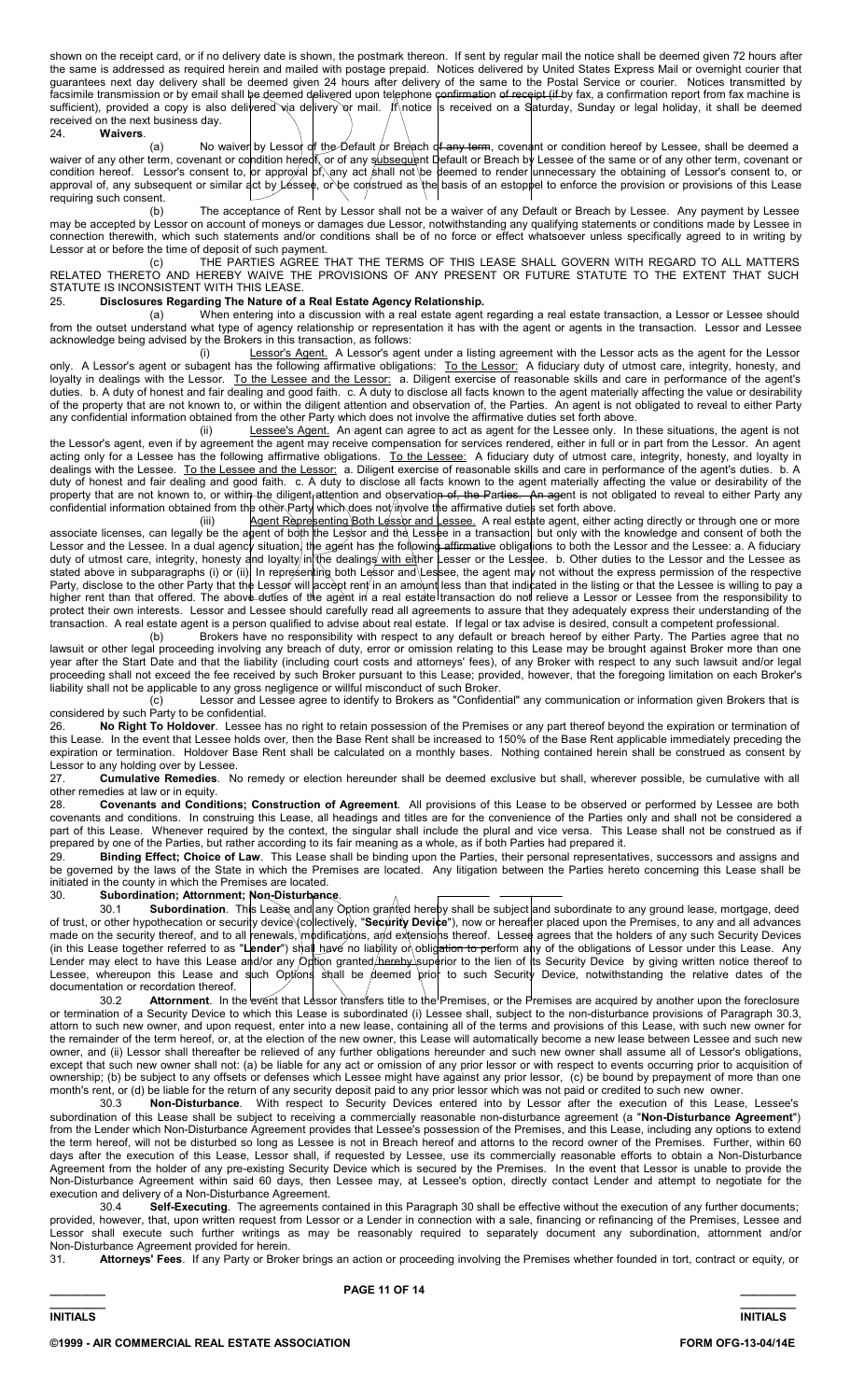to declare rights hereunder, the Prevailing Party (as hereafter defined) in any such proceeding, action, or appeal thereon, shall be entitled to reasonable attorneys' fees. Such fees may be awarded in the same suit or recovered in a separate suit, whether or not such action or proceeding is pursued to decision or judgment. The term, "**Prevailing Party**" shall include, without limitation, a Party or Broker who substantially obtains or defeats the relief sought, as the case may be, whether by compromise, settlement, judgment, or the abandonment by the other Party or Broker of its claim or defense. The attorneys' fees award shall not be domputed in accordance with any court fee schedule, but shall be such as to fully reimburse all attorneys' fees reasonably incurred. In addition, Lessor shall be entitled to attorneys\fees, costs and expenses incurred in the preparation and service of notices of Default and consultations in connection therewith, whether or not a legal action is subsequently commenced in connection with such Default or resulting Breach (\$200 is a reasonable minimum per occurrence for such services and consultation).

32. **Lessor's Access; Showing Premises; Repairs**. Lessor and Lessor's agents shall have the right to enter the Premises at any time, in the case of an emergency, and otherwise at reasonable times after reasonable prior notice for the purpose of showing the same to prospective purchasers, lenders, or tenants, and making such alterations, repairs,∖impro√ements or∖additions to the Premises as Lessor may deem necessary or desirable and the erecting, using and maintaining of u़tilities, services, pipes and conduits through the Premises and/or other premises as long as there is no material adverse effect on Lessee's use of the Premises. All such activities shall be without abatement of rent or liability to Lessee.

33. **Auctions**. Lessee shall not conduct, nor permit to be conducted, any auction upon the Premises without Lessor's prior written consent.<br>Lessor shall not be obligated to exercise any standard of reasonableness in determ shall not be obligated to exercise any standard of reasonableness in determining whether to permit an auction.

34. **Signs**. Lessor may place on the Premises ordinary "For Sale" signs at any time and ordinary "For Lease" signs during the last 6 months of the term hereof. Lessor may not place any sign on the exterior of the Building that covers any of the windows of the Premises. Except for ordinary "For Sublease" signs which may be placed only on the Premises, Lessee shall not place any sign upon the Project without Lessor's prior written consent. All signs must comply with all Applicable Requirements.<br>35. **Termination: Merger**. Unless specifically

35. **Termination; Merger**. Unless specifically stated otherwise in writing by Lessor, the voluntary or other surrender of this Lease by Lessee, the mutual termination or cancellation hereof, or a termination hereof by Lessor for Breach by Lessee, shall automatically terminate any sublease or lesser estate in the Premises; provided, however, that Lessor may elect to continue any one or all existing subtenancies. Lessor's failure within 10 days following any such event to elect to the contrary by written notice to the holder of any such lesser interest, shall constitute Lessor's election to have such event constitute the termination of such interest.

36. **Consents**. Except as otherwise provided herein, wherever in this Lease the consent of a Party is required to an act by or for the other Party, such consent shall not be unreasonably withheld or delayed. Lessor's actual reasonable costs and expenses (including but not limited to architects', attorneys', engineers' and other consultants' fees) incurred in the consideration of, or response to, a request by Lessee for any Lessor consent, including but not limited to consents to an assignment, a subletting or the presence or use of a Hazardous Substance, shall be paid by Lessee upon receipt of an invoice and supporting documentation therefor. Lessor's consent to any act, assignment or subletting shall not constitute an acknowledgment that no Default or Breach by Lessee of this Lease exists, nor shall such consent be deemed a waiver of any then existing Default or Breach, except as may be otherwise specifically stated in writing by Lessor at the time of such consent. The failure to specify herein any particular condition to Lessor's consent shall not preclude the imposition by Lessor at the time of consent of such further or other conditions as are then reasonable with reference to the particular matter for which consent is being given. In the event that either Party disagrees with any determination made by the other hereunder and reasonably requests the reasons for such determination, the determining party shall furnish its reasons in writing and in reasonable detail within 10 business days following such request.<br>37. **Guarantor** Guarantor

37.1 **Execution**. The Guarantors, if any, shall each execute a guaranty in the form most recently published by the AIR Commercial Real Estate Association.

 37.2 **Default**. It shall constitute a Default of the Lessee if any Guarantor fails or refuses, upon request to provide: (a) evidence of the execution of the guaranty, including the authority of the party signing on Guarantor's behalf to obligate Guarantor, and in the case of a corporate Guarantor, a certified copy of a resolution of its board of directors authorizing the making of such guaranty, (b) current financial statements, (c) an Estoppel Certificate, or (d) written confirmation that the guaranty is still in effect.

38. **Quiet Possession**. Subject to payment by Lessee of the Rent and performance of all of the covenants, conditions and provisions on Lessee's part to be observed and performed under this Lease, Lessee shall have quiet possession and quiet enjoyment of the Premises during the term hereof.

39. **Options**. If Lessee is granted any Option, as defined below, then the following provisions shall apply.

 39.1 **Definition**. "**Option**" shall mean: (a) the right to extend or reduce the term of or renew this Lease or to extend or reduce the term of or renew any lease that Lessee has on other property of Lessor; (b) the right of first refusal or first offer to lease either the Premises or other property of Lessor; (c) the right to purchase, the right of first offer to purchase or the right of first refusal to purchase the Premises or other property of Lessor.

 39.2 **Options Personal To Original Lessee**. Any Option granted to Lessee in this Lease is personal to the original Lessee, and cannot be assigned or exercised by anyone other than said original Lessee and only while the original Lessee is in full possession of the Premises and, if requested by Lessor, with Lessee certifying that Lessee has no intention of thereafter assigning or subletting.

 39.3 **Multiple Options**. In the event that Lessee has any multiple Options to extend or renew this Lease, a later Option cannot be exercised unless the prior Options have been validly exercised.

39.4 **Effect of Default on Options**.

 (a) Lessee shall have no right to exercise an Option: (i) during the period commencing with the giving of any notice of Default and continuing until said Default is cured, (ii) during the period of time any Rent is unpaid (without regard to whether notice thereof is given Lessee), (iii) during the time Lessee is in Breach of this Lease, or (iv) in the event that Lessee has been given 3 or more notices of separate Default, whether or not the Defaults are cured, during the 12 month period immediately preceding the exercise of the Option.

 (b) The period of time within which an Option may be exercised shall not be extended or enlarged by reason of Lessee's inability to exercise an Option because of the provisions of Paragraph 39.4(a).

 (c) An Option shall terminate and be of no further force or effect, notwithstanding Lessee's due and timely exercise of the Option, if, after such exercise and prior to the commencement of the extended term or completion of the purchase, (i) Lessee fails to pay Rent for a period of 30 days after such Rent becomes due (without any necessity of Lessor to give notice thereof), or (ii) if Lessee commits a Breach of this Lease.

40. **Security Measures**. Lessee hereby acknowledges that the Rent payable to Lessor hereunder does not include the cost of guard service or other security measures, and that Lessor shall have no obligation whatsoever to provide same. Lessee assumes all responsibility for the protection of the Premises, Lessee, its agents and invitees and their property from the acts of third parties. In the event, however, that Lessor should elect to provide security services, then the cost thereof shall be an Operating Expense.<br>41. **Reservations.** 

# 41. **Reservations**.

 (a) Lessor reserves the right: (i) to grant, without the consent or joinder of Lessee, such easements, rights and dedications that Lessor deems necessary, (ii) to cause the recordation of parcel maps and restrictions, (iii) to create and/or install new utility raceways, so long as such easements, rights, dedications, maps, restrictions, and utility radeways do not unreasonably interfere with the use of the Premises by Lessee. Lessor may also: change the name, address or title of the Building or Project upon at least 90 days prior written notice; provide and install, at Lessee's expense, Building standard graphics on the door of the Premises and such portions of the Common Areas as Lessor shall reasonably deem appropriate; grant to any lessee the exclusive right to conduct any business as long as such exclusive right does not conflict with any rights expressly given herein; and to place such signs, notices or displays as Lessor reasonably deems necessary or advisable upon the roof, exterior of the Building or the Project or on signs in the Common Areas. Lessee agrees to sign any documents reasonably requested by Lessor to effectuate such rights. The obstruction of Lessee's view, air, or light by any structure erected in the vicinity of the Building, whether by Lessor or third parties, shall in no way affect this Lease or impose any liability upon Lessor.

 (b) Lessor also reserves the right to move Lessee to other space of comparable size in the Building or Project. Lessor must provide at least 45 days prior written notice of such move, and the new space must contain improvements of comparable quality to those contained within the Premises. Lessor shall pay the reasonable out of pocket costs that Lessee incurs with regard to such relocation, including the expenses of moving and necessary stationary revision costs. In no event, however, shall Lessor be required to pay an amount in excess of two months Base Rent. Lessee may not be relocated more than once during the term of this Lease.

 (c) Lessee shall not: (i) use a representation (photographic or otherwise) of the Building or Project or their name(s) in connection with Lessee's business; or (ii) suffer or permit anyone, except in emergency, to go upon the roof of the Building.

42. **Performance Under Protest**. If at any time a dispute shall arise as to any amount or sum of money to be paid by one Party to the other under the provisions hereof, the Party against whom the obligation to pay the money is asserted shall have the right to make payment "under protest" and such payment shall not be regarded as a voluntary payment and there shall survive the right on the part of said Party to institute suit for recovery of such sum. If it shall be adjudged that there was no legal obligation on the part of said Party to pay such sum or any part thereof, said Party shall be entitled to recover such sum or so much thereof as it was not legally required to pay. A Party who does not initiate suit for the recovery of sums paid "under protest" within 6 months shall be deemed to have waived its right to protest such payment. 43. **Authority; Multiple Parties; Execution**

(a) If either Party hereto is a corporation, trust, limited liability company, partnership, or similar entity, each individual executing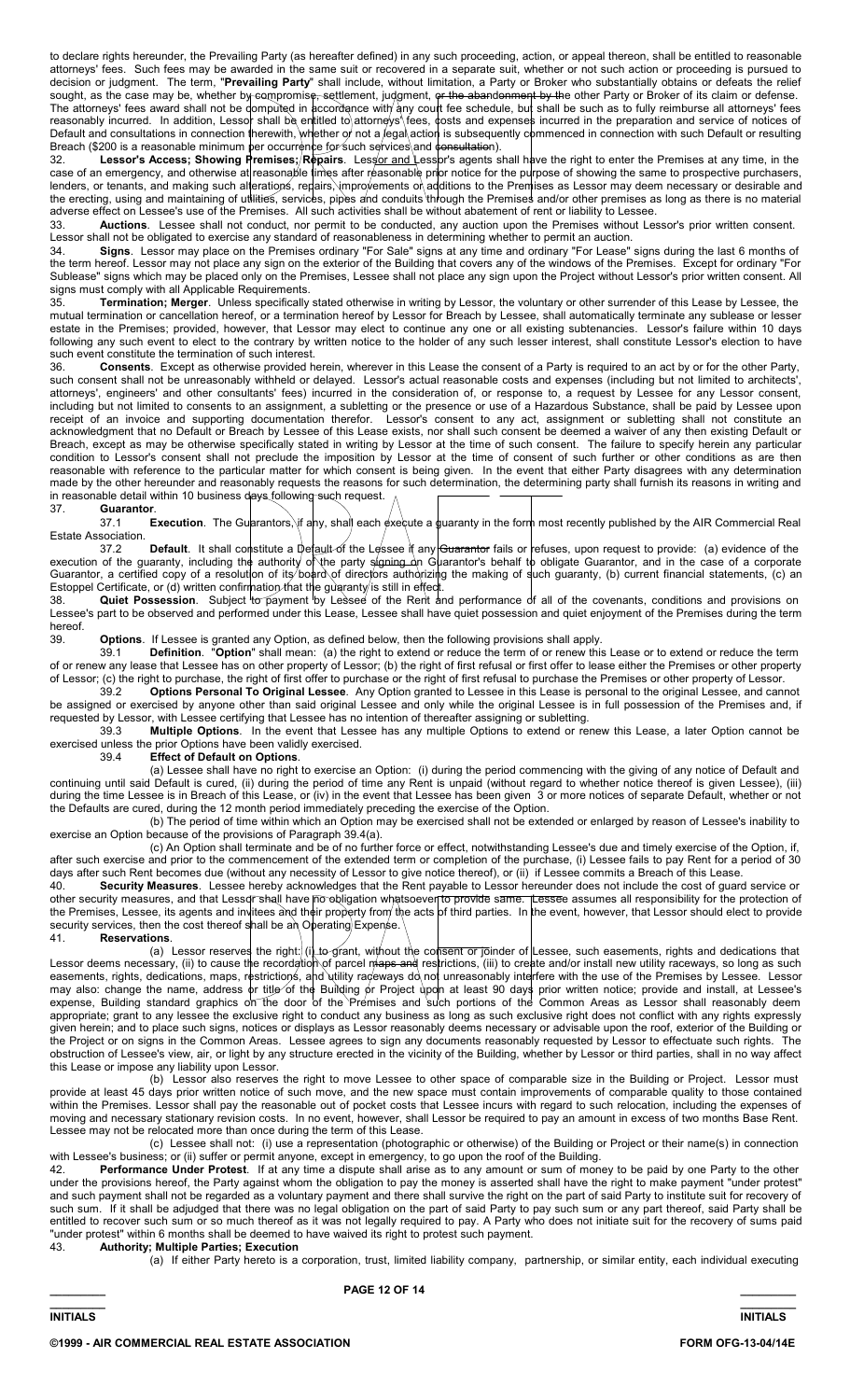this Lease on behalf of such entity represents and warrants that he or she is duly authorized to execute and deliver this Lease on its behalf. Each Party shall, within 30 days after request, deliver to the other Party satisfactory evidence of such authority.

 (b) If this Lease is executed by more than one person or entity as "Lessee", each such person or entity shall be jointly and severally liable hereunder. It is agreed<sub><sup>†</sub>that any one of the named Lessees shall be empowered to execute any amendment to this Lease, or other</sub></sup> document ancillary thereto and bind all of the named Lessees, and/Lessor may rely on the same as if all of the named Lessees had executed such document.

xecuted by the Parties in counterparts, each of which shall be deemed an original and all of which (c) This Lease may be executed by the particular together shall constitute one and the same instrument.<br>44. **Conflict** Any conflict between the printed provisions of this Lease

ase and the typewritten or handwritten provisions shall be controlled by the tast and the two the two shall be controlled by the two shall be controlled by the two shall be controlled by the two shall be controlled by the typewritten or handwritten provisions.

45. **Offer**. Preparation of this Lease by either party or their agent and submission of same to the other Party shall not be deemed an offer to lease to the other Party. This Lease is not intended to be binding until executed and delivered by all Parties hereto.

46. **Amendments**. This Lease may be modified only in writing, signed by the Parties in interest at the time of the modification. As long as they do not materially change Lessee's obligations hereunder, Lessee agrees to make such reasonable nonmonetary modifications to this Lease as may be reasonably required by a Lender in connection with the obtaining of normal financing or refinancing of the Premises.

47. **Waiver of Jury Trial. THE PARTIES HEREBY WAIVE THEIR RESPECTIVE RIGHTS TO TRIAL BY JURY IN ANY ACTION OR PROCEEDING INVOLVING THE PROPERTY OR ARISING OUT OF THIS AGREEMENT.**

48. **Arbitration of Disputes**. An Addendum requiring the Arbitration of all disputes between the Parties and/or Brokers arising out of this Lease  $\Box$  is  $\Box$  is not attached to this Lease.

49. **Accessibility; Americans with Disabilities Act**.

(a) The Premises: □ have not undergone an inspection by a Certified Access Specialist (CASp). □ have undergone an inspection by a Certified Access Specialist (CASp) and it was determined that the Premises met all applicable construction-related accessibility standards pursuant to California Civil Code §55.51 et seq. □ have undergone an inspection by a Certified Access Specialist (CASp) and it was determined that the Premises did not meet all applicable construction-related accessibility standards pursuant to California Civil Code §55.51 et seq.

 (b) Since compliance with the Americans with Disabilities Act (ADA) is dependent upon Lessee's specific use of the Premises, Lessor makes no warranty or representation as to whether or not the Premises comply with ADA or any similar legislation. In the event that Lessee's use of the Premises requires modifications or additions to the Premises in order to be in ADA compliance, Lessee agrees to make any such necessary modifications and/or additions at Lessee's expense.

LESSOR AND LESSEE HAVE CAREFULLY READ AND REVIEWED THIS LEASE AND EACH TERM AND PROVISION CONTAINED HEREIN, AND BY THE EXECUTION OF THIS LEASE SHOW THEIR INFORMED AND VOLUNTARY CONSENT THERETO. THE PARTIES HEREBY AGREE THAT, AT THE TIME THIS LEASE IS EXECUTED, THE TERMS OF THIS LEASE ARE COMMERCIALLY REASONABLE AND EFFECTUATE THE INTENT AND PURPOSE OF LESSOR AND LESSEE WITH RESPECT TO THE PREMISES.

**ATTENTION: NO REPRESENTATION OR RECOMMENDATION IS MADE BY THE AIR COMMERCIAL REAL ESTATE ASSOCIATION OR BY ANY BROKER AS TO THE LEGAL SUFFICIENCY, LEGAL EFFECT, OR TAX CONSEQUENCES OF THIS LEASE OR THE TRANSACTION TO WHICH IT RELATES. THE PARTIES ARE URGED TO:**

1. SEEK ADVICE OF COUNSEL AS TO THE LEGAL AND TAX CONSEQUENCES OF THIS LEASE.

**2. RETAIN APPROPRIATE CONSULTANTS TO REVIEW AND INVESTIGATE THE CONDITION OF THE PREMISES. SAID INVESTIGATION SHOULD INCLUDE BUT NOT BE LIMITED TO: THE POSSIBLE PRESENCE OF HAZARDOUS SUBSTANCES, THE ZONING AND SIZE OF THE PREMISES, THE STRUCTURAL INTEGRITY, THE CONDITION OF THE ROOF AND OPERATING SYSTEMS, COMPLIANCE WITH THE AMERICANS WITH DISABILITIES ACT AND THE SUITABILITY OF THE PREMISES FOR LESSEE'S INTENDED USE.** 

**WARNING: IF THE PREMISES ARE LOCATED IN A STATE OTHER THAN CALIFORNIA, CERTAIN PROVISIONS OF THE LEASE MAY NEED TO BE REVISED TO COMPLY WITH THE LAWS OF THE STATE IN WHICH THE PREMISES ARE LOCATED.**

The parties hereto have executed this Lease at the place and on the dates specified above their respective signatures. Executed at: Executed at:

| LACOULOU UL                                                                                                                                                                                                                    | Lwoutou ut.                                                                                     |
|--------------------------------------------------------------------------------------------------------------------------------------------------------------------------------------------------------------------------------|-------------------------------------------------------------------------------------------------|
|                                                                                                                                                                                                                                |                                                                                                 |
| <b>By LESSOR:</b>                                                                                                                                                                                                              | By LESSEE:                                                                                      |
|                                                                                                                                                                                                                                |                                                                                                 |
|                                                                                                                                                                                                                                |                                                                                                 |
|                                                                                                                                                                                                                                |                                                                                                 |
| Title: The contract of the contract of the contract of the contract of the contract of the contract of the contract of the contract of the contract of the contract of the contract of the contract of the contract of the con |                                                                                                 |
| By: the contract of the contract of the contract of the contract of the contract of the contract of the contract of the contract of the contract of the contract of the contract of the contract of the contract of the contra |                                                                                                 |
|                                                                                                                                                                                                                                | $N$ ame Printed: $\frac{1}{\sqrt{1-\frac{1}{2}}\sqrt{1-\frac{1}{2}}\left(1-\frac{1}{2}\right)}$ |
|                                                                                                                                                                                                                                | <u> 1980 - Jan Samuel Barbara, martin da shekara 1980 - An</u>                                  |
| Address: _____________________                                                                                                                                                                                                 |                                                                                                 |
|                                                                                                                                                                                                                                |                                                                                                 |
| Telephone:(____) ____________                                                                                                                                                                                                  | $\setminus$ Telephone:( ____) __                                                                |
| $Facsimile: (\_\_\_\_)$                                                                                                                                                                                                        |                                                                                                 |
|                                                                                                                                                                                                                                |                                                                                                 |
|                                                                                                                                                                                                                                |                                                                                                 |
| Federal ID No.                                                                                                                                                                                                                 | Federal ID No.                                                                                  |